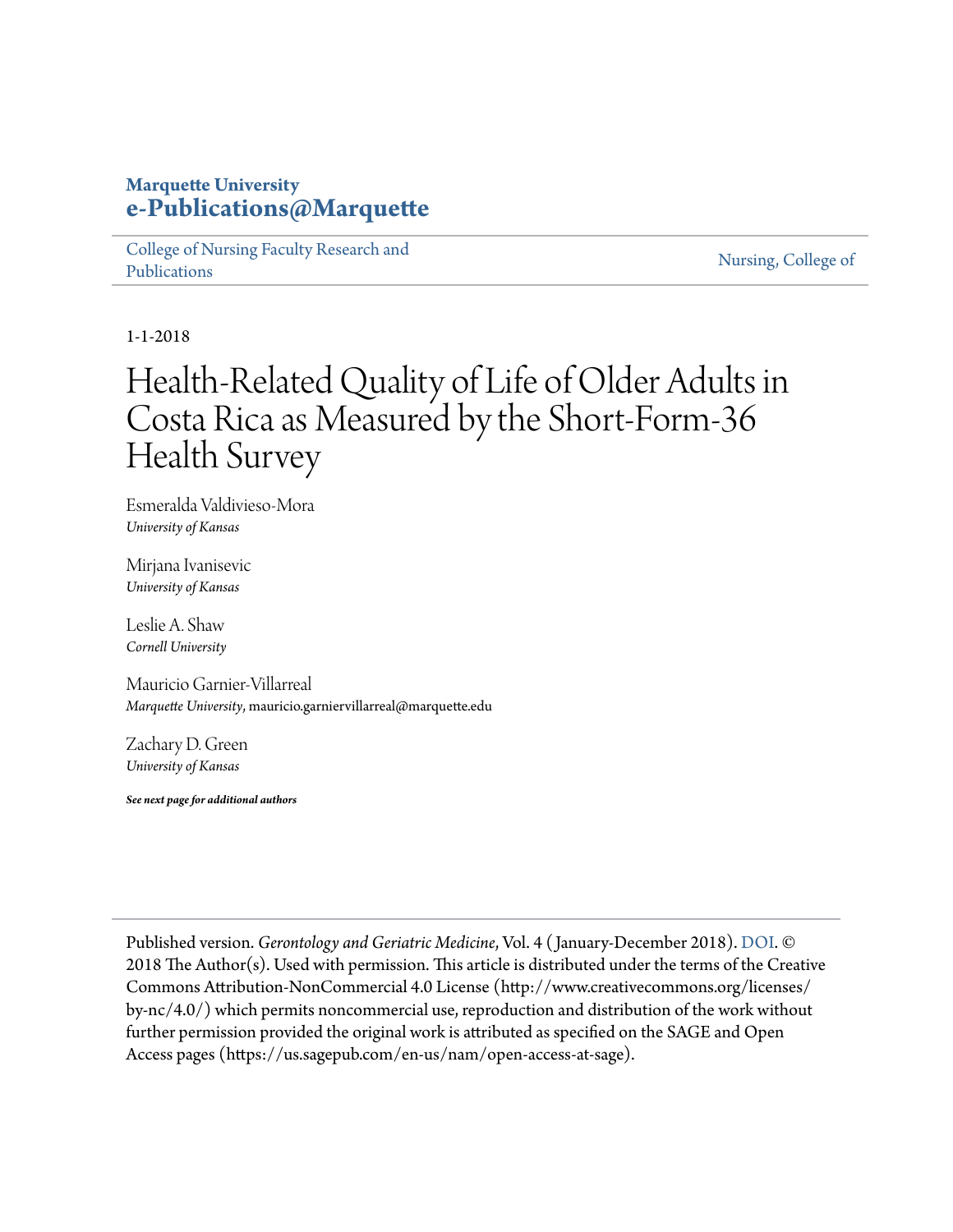#### **Authors**

Esmeralda Valdivieso-Mora, Mirjana Ivanisevic, Leslie A. Shaw, Mauricio Garnier-Villarreal, Zachary D. Green, Monica Salazar-Villanea, Jose Moncada-Jimenez, and David K. Johnson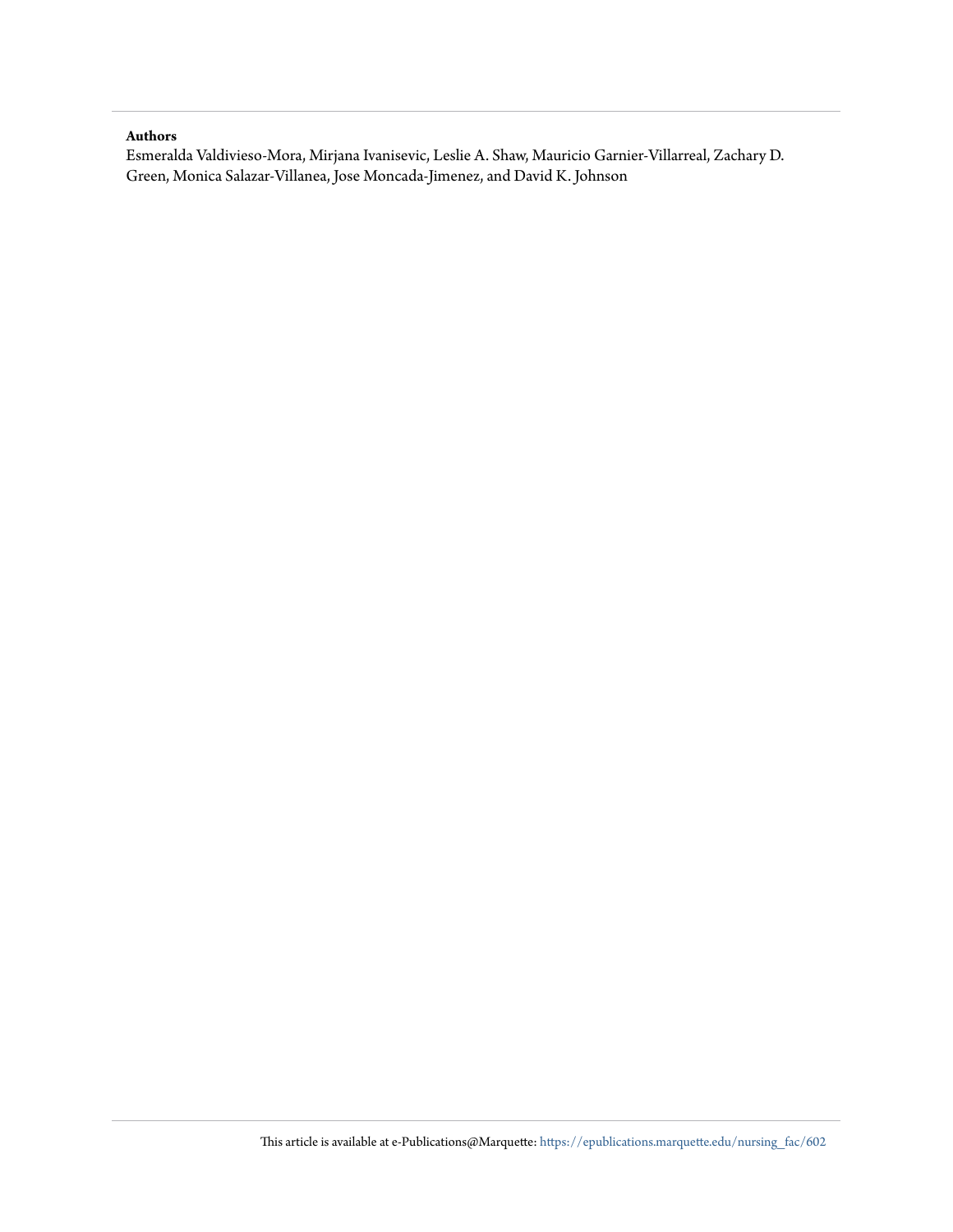## **Health-Related Quality of Life of Older Adults in Costa Rica as Measured by the Short-Form-36 Health Survey**

https://doi.org/10.1177/2333721418782812 DOI: 10.1177/2333721418782812 Gerontology & Geriatric Medicine Volume 4: 1–13 © The Author(s) 2018 Reprints and permissions: [sagepub.com/journalsPermissions.nav](https://us.sagepub.com/en-us/journals-permissions) [journals.sagepub.com/home/ggm](https://journals.sagepub.com/home/ggm)



Esmeralda Valdivieso-Mora, MA<sup>1,2</sup>, Mirjana Ivanisevic, MA<sup>1</sup>, Leslie A. Shaw, PhD<sup>3</sup>, Mauricio Garnier-Villarreal, PhD<sup>4</sup>,  $\mathsf{Zachary}\ \mathsf{D.\ Green}\ \mathsf{BSc}^{\mathsf{I}},\ \mathsf{Mónica}\ \mathsf{Salazar\text{-}Villanea}\ \mathsf{PhD}^{\mathsf{S}},$ **José Moncada-Jiménez, PhD** $^5$ **, and David K. Johnson, PhD** $^6$ 

#### **Abstract**

**Objective:** To test the validity of a common measure of health-related quality of life (Short-Form-36 [SF-36]) in cognitively healthy older adults living in rural and urban Costa Rica. **Method:** Confirmatory factor analysis was applied to SF-36 data collected in 250 older adults from San Jose and Guanacaste, Costa Rica. **Results:** The best fitting model for the SF-36 was an eight first-order factor structure. A high correlation between the Mental Component Summary and Physical Component Summary scores was found. Region differences indicated that rural dwellers perceive a poorer health-related quality of life compared with the urban group. **Discussion:** Costa Rican older adults perceived health as a unidimensional construct. Age and urbanity of older adult Costa Ricans should be appreciated when trying to measure self-reported physical and mental health. Cultural context of the individuals should be considered when studying health-related quality of life.

#### **Keywords**

health-related quality of life, SF-36, Costa Rica, older adults, rural/urban differences

**Manuscript received:** March 7, 2018; final revision **received:** May 1, 2018; **accepted:** May 21, 2018.

The Short-Form-36 health survey (SF-36) is a factoranalytically derived measure of health-related quality of life (HRQOL; Ware & Sherbourne, 1992) created from a subset of items from the Medical Outcome Study Questionnaire (MOS; Stewart & Ware, 1992). The SF-36 items aggregate into eight scales (first-order factors): physical functioning (PF), bodily pain (BP), role limitations due to physical health problems (RP), general health (GH), role limitations due to emotional problems (RE), social functioning (SF), emotional wellbeing/mental health (MH), and energy/fatigue or vitality (VT). The eight subscales yield two second-order factors: the Physical Component Summary (PCS; PF, BP, RP, and GH) and the Mental Component Summary (MCS; RE, SF, MH, and VT; cf. Ware & Kosinski, 2001; Ware & Sherbourne, 1992).

Initially developed in the United States, the SF-36 was adapted and validated for international use by the International Quality of Life Assessment project (IQOLA; Ware & Gandek, 1998). The current version of the SF-36 (Version 2.0) was improved in 1996 with better instructions, scales of measurement, and item words while maintaining the composition of the scales (Ware,

1999). The improvements also included greater comparability to commonly used translations of the instrument and cultural adaptations that were based on Version 1.0, allowing for ease of comparison between the two versions to obtain information on HRQOL. The SF-36 is used in over 40 countries worldwide, including many Latin American countries (LAC; Ware & Gandek, 1998).

The Spanish version of the SF-36 was originally adapted by Alonso, Prieto, and Anto (1995) in general adult population from Spain and has been widely used in this country to study HRQOL in different diseases

#### **Corresponding Author:**

David K. Johnson, Associate Professor in Neurology, Director, Alzheimer's Disease Center–East Bay, University of California at Davis, 100 North Wiget Lane, Suite 150, Walnut Creek, CA 94798, USA.

Email: [dkj@ucdavis.edu](mailto:dkj@ucdavis.edu)

 $\circledcirc$   $\circledcirc$ Creative Commons Non Commercial CC BY-NC: This article is distributed under the terms of the Creative Commons Attribution-NonCommercial 4.0 License (http://www.creativecommons.org/licenses/by-nc/4.0/) which permits noncommercial use, reproduction and distribution of the work without further permission provided the original work is attributed as specified on the SAGE and Open Access pages (https://us.sagepub.com/en-us/nam/open-access-at-sage).

<sup>1</sup> University of Kansas, Lawrence, KS, USA 2 Universidad Centroamericana, San Salvador, El Salvador <sup>3</sup>Cornell University, Ithaca, NY, USA 4 Marquette University, Milwaukee, WI, USA <sup>5</sup>University of Costa Rica, San José, Costa Rica 6 University of California at Davis, Walnut Creek, CA, USA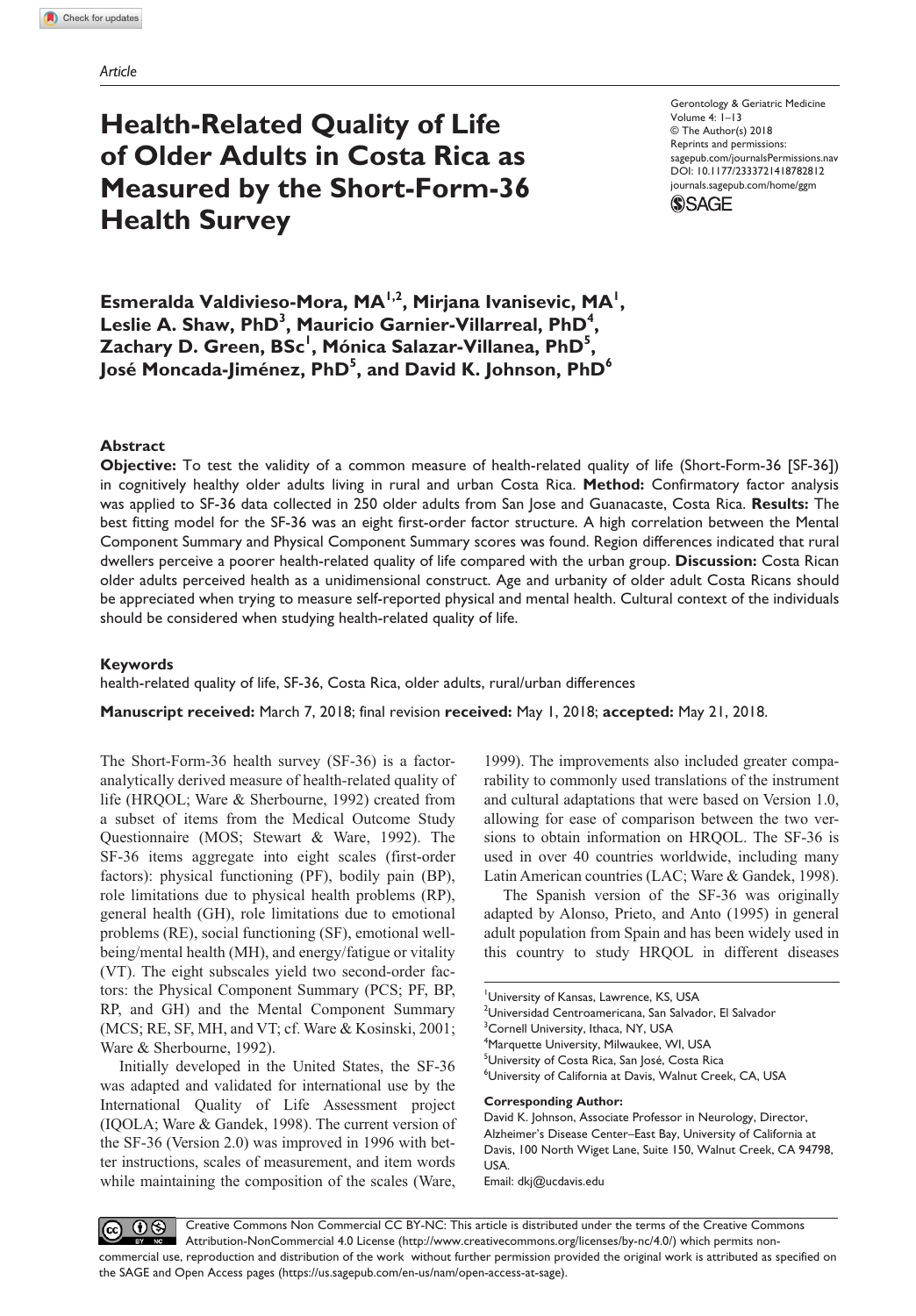(Alonso et al., 1998; Failde & Ramos, 2000; Sánchez et al., 2012). Further research examining the psychometric properties of this instrument have been conducted in LAC, such as Brazil (Assumpcao et al., 2010; Gomes-Teixeira et al., 2015; Oliveira, Costa, Manzoni, & Cabral, 2014), Argentina (Augustovski, Lewin, Garcia-Elorrio, & Rubinstein, 2008), Mexico (López-Pérez et al., 2014; Martínez-Hernández, Segura-Méndez, Antonio-Ocampo, Torres-Salazar, & Murillo-Gómez, 2010; Zuniga, Carrillo-Jimenez, Fos, Gandek, & Medina-Moreno, 1999), Chile (Lera, Fuentes-Garcia, Sanchez, & Albala, 2013), Peru (Salazar & Bernabe, 2015), and Colombia (Arango-Lasprilla, Krch, Drew, De Los Reyes Aragon, & Stevens, 2012; Garcia, Vera, & Lugo, 2014). These studies have examined the psychometric properties of this instrument with either descriptive or theorydriven (i.e., a priori) statistical procedures.

Studies using descriptive statistical procedures have mostly focused on analyzing the validity and reliability of the SF-36 by testing its internal consistency with Cronbach's alpha (Assumpcao et al., 2010; Augustovski et al., 2008; Garcia et al., 2014; Jordan-Marsh, Cody, Silverstein, & Garcia, 2008; Martínez-Hernández et al., 2010; Zuniga et al., 1999). The internal consistency varied among these studies, with coefficients ranging from low (Jordan-Marsh et al., 2008) to moderate and strong in adult samples of Argentina (Augustovski et al., 2008), Mexico (Martínez-Hernández et al., 2010; Zuniga et al., 1999), and Peru (Salazar & Bernabe, 2015). One study focused more on examining the predictive validity of the instrument in Spanish-speaking individuals (Assumpcao et al., 2010). Other studies did not assess the psychometric properties of the SF-36 in their samples (see Arango-Lasprilla et al., 2012; Garcia et al., 2014; López-Pérez et al., 2014). The cumulative findings from these studies suggest that the instrument overall has a moderate to strong internal consistency. However, Cronbach's alpha is only an indicator of the closeness of the items in a scale but does not inform about its dimensionality or structure (T. A. Brown, 2014), that is, this measure of internal consistency does not allow for examining the structural validity of the SF-36 within each country.

Studies using theory-driven statistical procedures, such as confirmatory factor analyses (CFA), examined the measurement invariance of the instrument by looking at the relationship between the observed measures (i.e., behavioral ratings) and latent variables (i.e., construct measured), and testing how well measurement models generalize across groups (T. A. Brown, 2014). The original scoring algorithm for the SF-36 proposes an orthogonal (uncorrelated) model indicating that the two higher order constructs are independent (Ware & Sherbourne, 1992). This algorithm has been found problematic as it produces negative coefficients in some scales and negatively weighted scales of one component explaining the variance of the other component, suggesting an interdependence between PCS and MCS

(Taft, Karlson, & Sullivan, 2001). Other studies have found better models using an oblique solution (Hann & Reeves, 2008; Laucis, Hays, & Bhattacharyya, 2015; Simon, Revicki, Grothaus, & Vonkorff, 1998). Thus, continued theory-driven research is important on this instrument to gain an accurate understanding of measurement invariance and cross-cultural factors that contribute to these differential findings.

Theory-driven statistical procedures to analyze the psychometric properties of the SF-36 have been conducted worldwide (Ware & Gandek, 1998). Although limited, the studies from Spain and LAC have been informative to our understanding of cross-cultural factors of HRQOL in Spanish-speaking populations. To our knowledge, five studies have used CFA statistical procedures to examine the psychometric properties of the SF-36 and found mixed results (Ayuso-Mateos, Lasa, & Vazquez-Barquero, 1999; Failde & Ramos, 2000; Lera et al., 2013; Peek, Ray, Patel, Stoebner-May, & Ottenbacher, 2004; Salazar & Bernabe, 2015). Most studies found that the first-order domains demonstrate some problems comparatively with the original factor structure (Ware & Sherbourne, 1992). For example, Ayuso-Mateos et al. (1999) found that five first-order factors best fit the model in their adult sample in Spain, while a similar study in Spain found that all eight first-order factors load except for some problematic items on the mental health domain (Failde & Ramos, 2000). Similarly, Peek et al. (2004) found that the RE domain was not loading as proposed in the original factor structure in their sample of Mexican Americans. The Peruvian study used CFA and found the model with eight first-order factors and two second-order factors had acceptable fit (Salazar & Bernabe, 2015). The Chilean study by Lera and colleagues (2013) used principal components factor analysis, which forces items to load onto a construct, with an orthogonal solution. Their findings supported two higher order factors (MCS and PCS) with GH loading on MCS (Lera et al., 2013). The Chilean study is the only study in LAC focusing on an older adult sample. The factor structure of the SF-36 should be examined to explore its measurement invariance and test its construct validity in each country interested in its clinical application. Of interest in this study is to examine the factor structure of the SF-36 in a sample of Costa Rican older adults.

Although most LAC share cultural-related characteristics and Spanish as their primary language, the differences between countries in older adults' health status and self-reported health found in the Health, Well-Being, and Aging studies (SABE), led us to believe older adults' HRQOL should be examined within each country's cultural world (see Palloni & McEniry, 2007; Zunzunegui, Alvarado, Beland, & Vissandjee, 2009). To our knowledge, the present study is the first one in the Central America region using the SF-36 and examining its factor structure in a sample of cognitively healthy older adults. There is no research to date that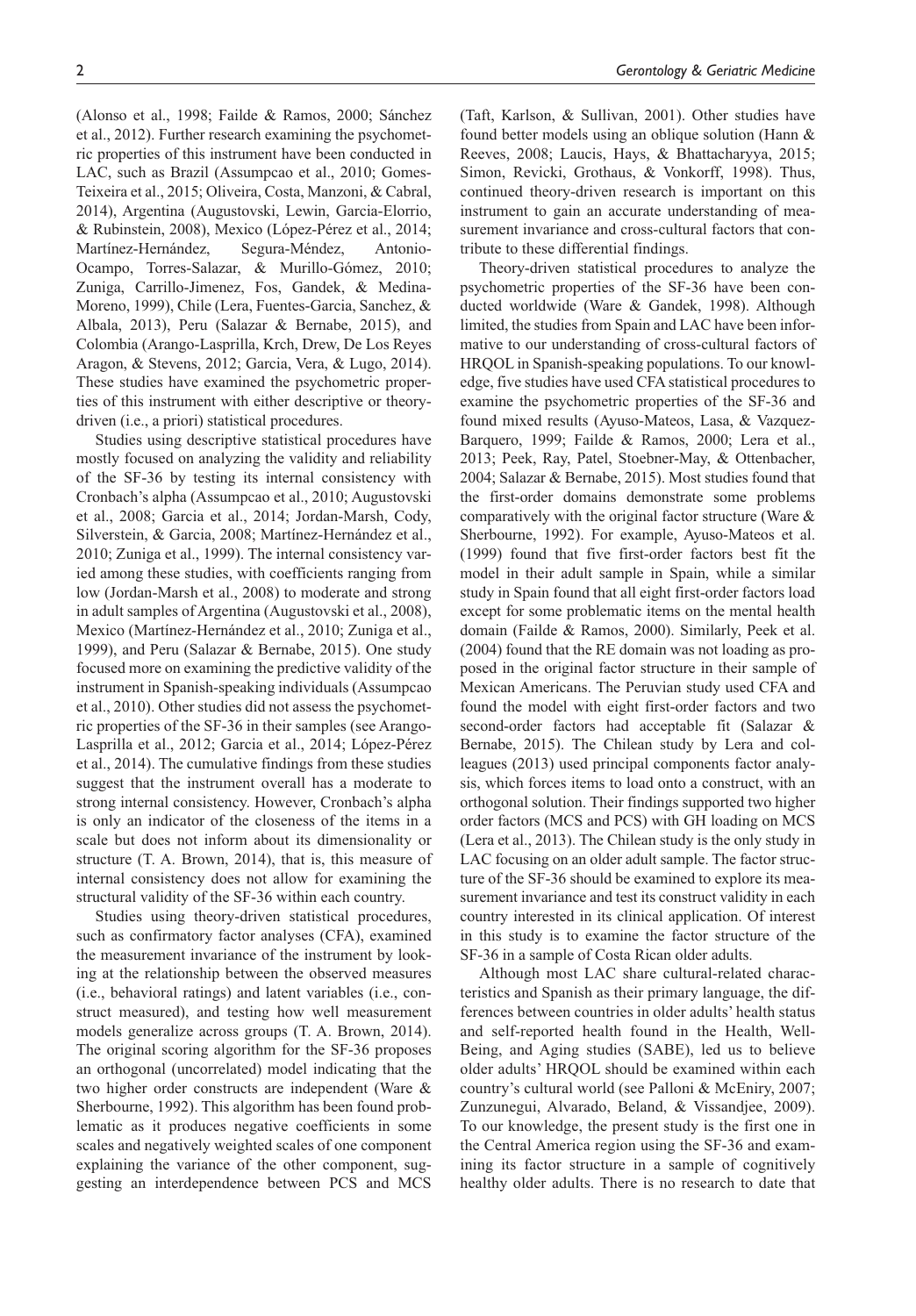|  | Table 1. Participant Descriptive Statistics. |
|--|----------------------------------------------|
|--|----------------------------------------------|

|                                | Urban $(n = 168)$ |      | Rural $(n = 71)$ |      | Total ( $n = 250$ ) |      |
|--------------------------------|-------------------|------|------------------|------|---------------------|------|
|                                | n                 | %    | n                | %    | $\mathsf{n}$        | %    |
| Gender                         |                   |      |                  |      |                     |      |
| Male                           | 45                | 26.8 | 4                | 19.7 | 60                  | 24.0 |
| Female                         | 123               | 73.2 | 57               | 80.3 | 186                 | 74.4 |
| Missing                        |                   |      |                  |      | 4                   | 1.6  |
| Highest level of education     |                   |      |                  |      |                     |      |
| Incomplete elementary          | 15                | 8.9  | 17               | 23.9 | 34                  | 13.6 |
| Elementary                     | 9                 | 11.3 | 7                | 9.9  | 26                  | 10.4 |
| Incomplete high school         | 17                | 0.1  | $\overline{10}$  | 4.1  | 29                  | 11.6 |
| High school                    | 20                | 11.9 | 9                | 12.7 | 29                  | 11.6 |
| Incomplete university          | 33                | 19.6 | 4                | 5.6  | 37                  | 14.8 |
| University                     | 64                | 50.0 | 24               | 33.8 | 91                  | 36.4 |
| Missing                        |                   |      |                  |      | 4                   | 1.6  |
|                                | M                 | SD   | M                | SD   | M                   | SD   |
| Age                            | 67.54             | 5.67 | 69.85            | 6.25 | 68.28               | 5.98 |
| Mini-Mental Status Examination | 29.09             | 1.26 | 27.83            | 1.67 | 28.69               | 1.51 |

*Note*. 11 respondents did not specify geographical region.

has used theory-driven statistical approaches to study perception of health and well-being as measured by the SF-36 in Costa Rica. The purpose of this study is to examine the factor structure of the SF-36 in a sample of Costa Rican older adults followed by a model that evaluates the effects of personal characteristics in their HRQOL.

#### **Method**

The Epidemiology and the Development of Alzheimer's Disease in Costa Rica (EDAD) is a large study of Latino cognitive aging conducted in collaboration with the Universidad de Costa Rica (UCR), the University of Kansas (KU), and the University of California at Davis School of Medicine (UCD). The EDAD was designed to assess functionality in domains of cognition, personality, psychosocial behaviors, physical health, and diet in older adults residing in rural and urban areas of Costa Rica. The overarching goal of this research project was to compare functional abilities of older adults in rural and urban residences on the various domains. Participants were recruited from the Institutional Program for the Older Adults of the University of Costa Rica, the Costa Rican Gerontology Association, the Golden Citizen Program of the Costa Rican Social Security Bureau, as well as communitydwelling older adults. Both the UCR and KU institutional review boards approved the study. All participants consented prior to taking part in this research study.

#### *Participants*

Participants included 250 Costa Rican older adults between the ages of 60 and 85 from the Greater

Metropolitan Area of San Jose (urban region) and the Guanacaste province (rural region). As shown in Table 1, 74% of the sample were females and the ratio of female to male was relatively similar in urban and rural regions  $(\sim$ 3:1 female to male ratio). Participants had a mean age of 68.28 years  $(SD = 5.98)$ . In addition, 61% endorsed hypertension and 18% endorsed a diagnosis of diabetes; both conditions were reported to be well managed with medication. Eligibility requirements for all participants included normal to corrected vision and hearing, no present cognitive impairment as measured by the Mini-Mental Status Examination (MMSE > 23; Blesa et al., 2001; Folstein, Folstein, & McHugh, 1975), and regimented adherence to medication (within 30 days of testing). Participants were excluded for a past or current history of clinically significant major psychiatric disorder or significant psychiatric symptoms, clinically evident stroke, brain trauma, neurocognitive disorder, clinically significant infection within the last 30 days, history of drug or alcohol abuse or dependence within the past 2 years, and significant pain or musculoskeletal disorder.

#### *Procedure*

Each participant completed the Spanish version of the SF-36 Health Questionnaire as part of a larger survey on health behaviors. The administered version is in coordination with the version adapted and translated by Alonso, Prieto, and Anto (1995) to measure HRQOL. Statistical analyses of the Spanish version indicated an acceptable internal consistency, with Cronbach's alpha ranging from .70 to .90 (Alonso et al., 1995; Ayuso-Mateos et al., 1999). The Spanish version of this scale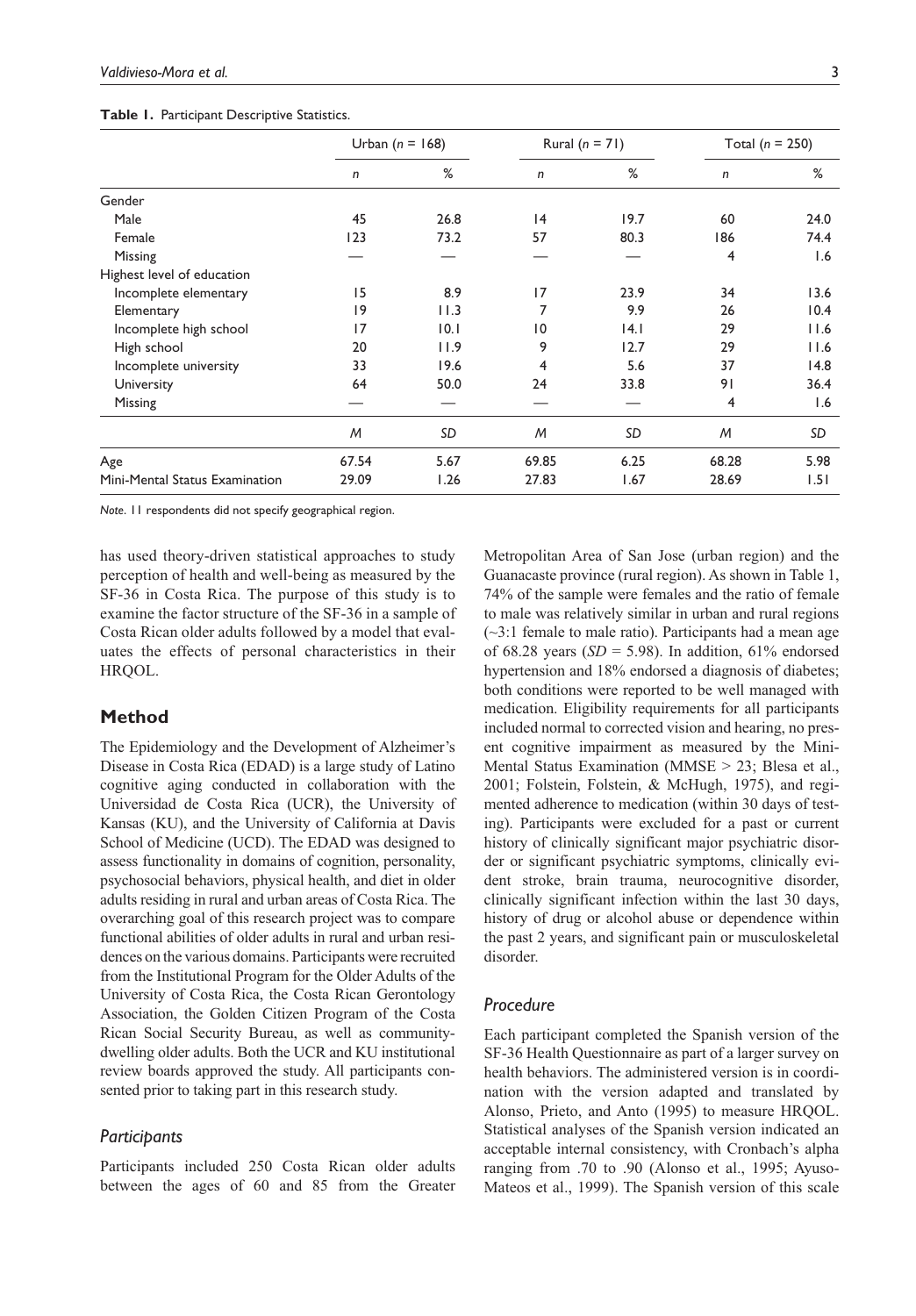has been shown to be valid in Hispanic populations (Arango-Lasprilla et al., 2012; Augustovski et al., 2008; Garcia et al., 2014; López-Pérez et al., 2014; Martínez-Hernández et al., 2010; Salazar & Bernabe, 2015; Zuniga et al., 1999).

Data were collected with three-form planned missing design, where each subject answered two thirds of the items of the SF-36 scale (Graham, Hofer, & MacKinnon, 1996; Graham, Taylor, Olchowski, & Cumsille, 2006). The three-form planned missing design reduces subject burden and fatigue, increasing reliability and power. Due to the planned missing data design, multiple imputation was used to properly handle missing data (Enders, 2010). The data were imputed as ordinal keeping the categorical scale intact.

#### *Statistical Analyses*

We examined the underlying dimensions (i.e., factors) and the item–factor relationship (i.e., factor loadings) of the SF-36 Questionnaire in a sample of Costa Rican older adults using CFA. Relevant items were reverse scored and multiple imputation was implemented using the Bayes estimator in Mplus 7.2 (Muthén & Muthén, 1998-2012) to generate 100 imputed data sets. Three alternative factor structures of the SF-36 were tested. The first model was with eight first-order factors corresponding to the eight scales (PF, RP, BP, GH, VT, SF, RE, MH) and no higher order factors. The second model added to Model 1 two higher order factors represented by the PCS (PF, RP, GH, VT) and the MCS (VT, SF, RE, MH). The third model added to Model 1 one higher order factor representing overall health (PF, RP, BP, GH, VT, SF, RE, MH).

All factor models were identified and evaluated using the parameters described in this section. The response items on the SF-36 Questionnaire are categorical, so we used the robust weighted least squares (WLSMV) in Mplus 7.2 (Muthén & Muthén, 1998-2012) to estimate model parameters as this is the most appropriate estimator for categorical data (Curran, West, & Finch, 1996; Hu, Bentler, & Kano, 1992). Latent variables were defined by the corresponding item of the SF-36 Questionnaire. Model identification was set using a fixed factor variance method so that the latent mean is fixed to 0 and latent variance is fixed to 1. The higher order models utilized marker variable for the lower order factors and fixed factor for the higher order factor(s). Marker variable fixes the first item to 1 and freely estimates the factor variance. Factor loadings between measured indicators and between latent variables were allowed to vary without constraint.

Model fit was evaluated on overall goodness of fit. Chi-square analyses were conducted to evaluate overall goodness of model fit  $(\chi^2)$  with nonsignificant values indicating poor model fit. Additional model fit indices, such as comparative fit indices (CFIs) and root mean square error of approximation (RMSEA) were also

evaluated for greatest specification of overall model fit. CFI values equal to greater than 0.95 and RMSEA values equal to or smaller than 0.05 indicate good model fit (Hu & Bentler, 1999), with CFI greater than 0.90 and RMSEA less than 0.08 considered acceptable (T. A. Brown, 2014). We did not conduct model modifications to assess for model improvement fit to data because the goal of this project was to determine if the factor structure of the SF-36 could be replicated in our sample of cognitively healthy older adults in Costa Rica.

In subsequent analyses, region, age, and education were added as covariates and the a priori  $\alpha$  was set to .05. Region was implemented as a dummy variable predictor of latent constructs that were scaled to a mean of 0 and *SD* 1, and the coefficients were automatically interpretable as latent *d* effect sizes. Urban was set as the reference group, with differences estimated for rural participants. Covariate for education was included in the analyses as the highest level of completed education with five dummy variables (elementary school, incomplete high school, high school, incomplete university, and university) compared with incomplete elementary school. Furthermore, age was mean-centered and then entered as a covariate.

#### **Results**

#### *Preliminary Analyses*

Based on the proposed factor structure, all combinations of items within a factor were placed in contingency tables. Responses were inspected to look for sparseness of responses in some answer choice categories and lack of variance in pairs of responses. From the item inspection, we decided to omit Item 12 (limits in "bathing or dressing yourself") due to a large percentage of participants answering "no, not limited at all," and Item 15 ("were limited in the kind of work or other activities") for having identical answers to Item 13 ("cut down the amount of time you spent on work or other activities"). Furthermore, the first two response choices were collapsed into a single choice for certain questions due to too few selected responses across the two choices. On the GH domain, Items 33 to 36, response choices "definitely true" and "mostly true" were collapsed. On the Vitality and Mental Health domain, Items 23 to 31, response choices "all of the time" and "most of the time" were collapsed.

After removing Items 12 and 15, and collapsing categories, CFA model fitting was conducted (Bentler & Mooijaart, 1989; Jöreskog & Sörbom, 1996; MacCallum, Browne, & Cai, 2006). Each of the eight factors proposed in the original model of the SF-36 fit well, but their loading onto higher order latent constructs was highly correlated, introducing instability into the CFA, nested model testing procedure. The first pair of problem factors was RP and RE. Each factor is composed of questions following a prompt about problems in the last 4 weeks, and the first two questions in each set have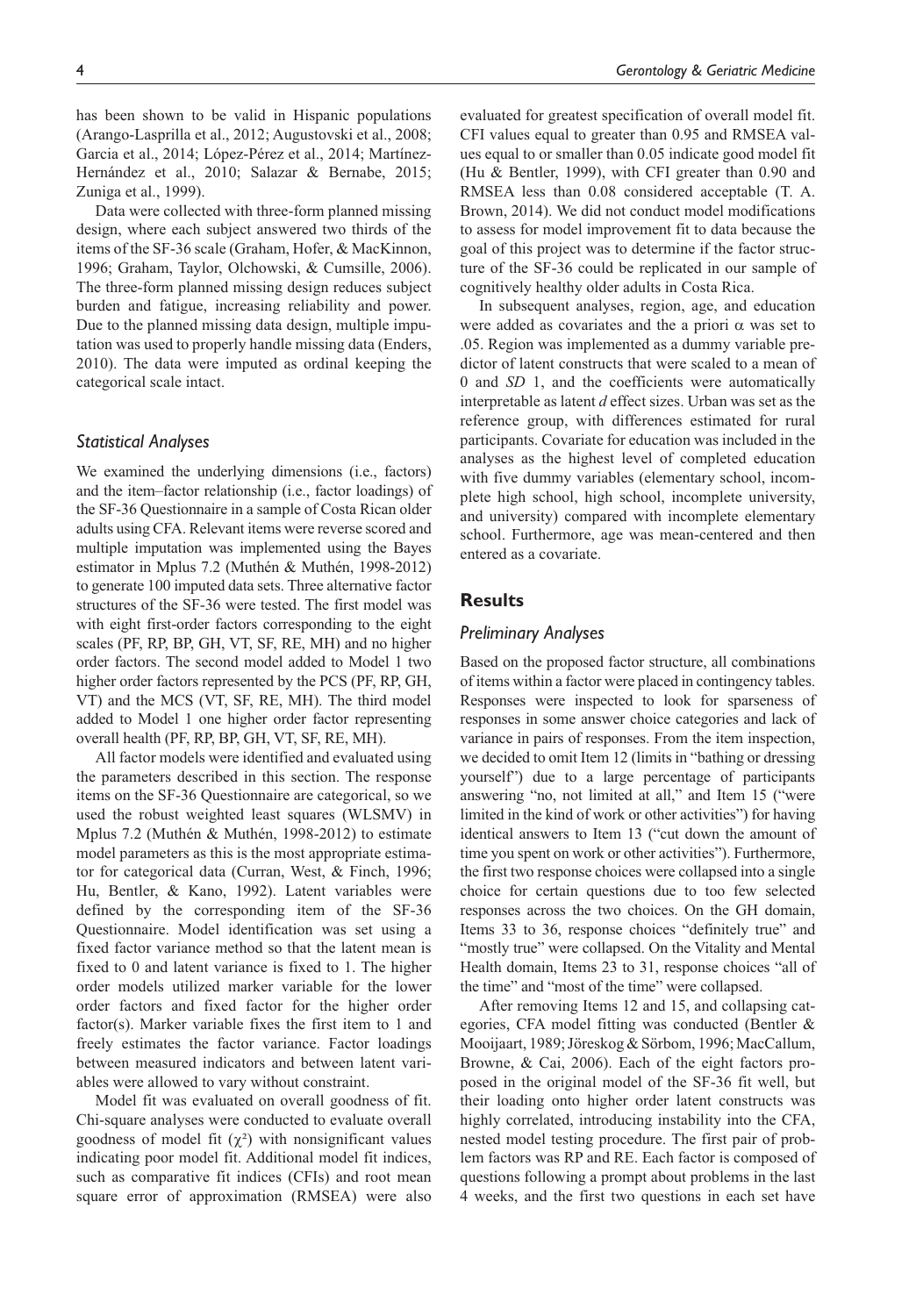

**Figure 1.** Final model with factor loadings.

*Note*. The dashed ovals for BP and SF reflect that the model converged without warnings if one of the two constructs was omitted, but the factor loadings did not change. Although not represented in the diagram, error was estimated for all indicators. Items 12 and 15 were omitted from the analyses (see "Results" section). The latent covariances are listed in Table 3.

similar meaning (i.e., "cut down the amount of time" and "accomplished less"). As shown in Figure 1, correlation residuals were added between Questions 13 and 17 and between Questions 14 and 18. This minor change reduced the correlation between RP and RE to acceptable levels. The second pair of problem factors was BP and SF, so each model was reestimated twice, once

without BP and once without SF. Dropping either factor added stability to the model but did not change the general results, as shown in Tables 2 and 3.

As shown in Table 1, participants from the urban region ( $n = 168$ ) had a mean age of 67.54 years (*SD* = 5.67) and those residing in the rural area  $(n = 71)$  a mean age of 69.85 years  $(SD = 6.25)$ , being statistically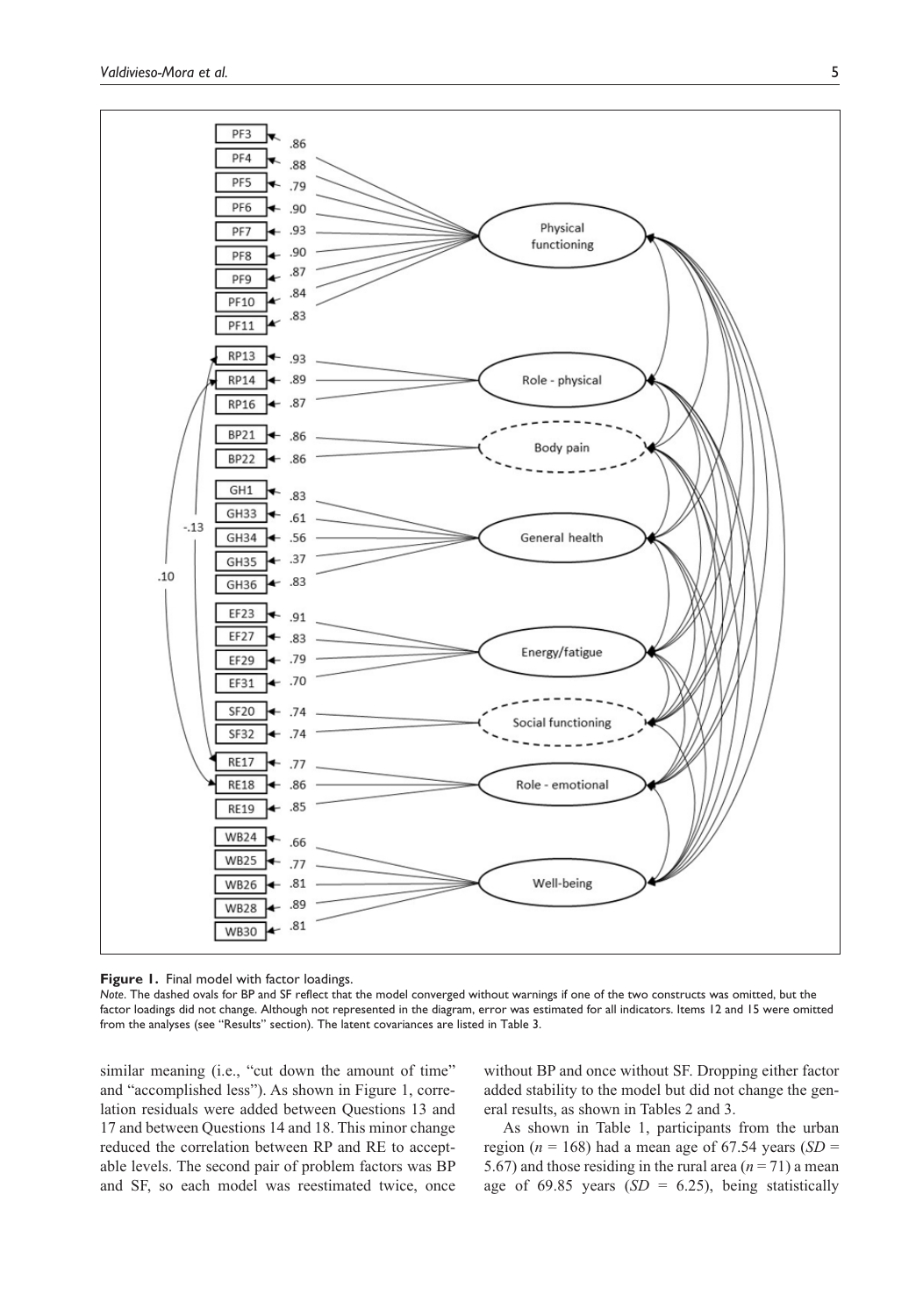|                                   | $\chi^2$ | $\chi^2$ SD | df  | <b>RMSEA</b> | <b>RMSEA SD</b> | <b>CFI</b> | CFI SD | TLI   | <b>TLI SD</b> |
|-----------------------------------|----------|-------------|-----|--------------|-----------------|------------|--------|-------|---------------|
| Model 1. First-order factors      |          |             |     |              |                 |            |        |       |               |
| All                               | 996.62   | 45.95       | 467 | 0.067        | 0.003           | 0.935      | 0.006  | 0.926 | 0.007         |
| Omit BP                           | 886.05   | 45.28       | 412 | 0.068        | 0.003           | 0.937      | 0.007  | 0.929 | 0.007         |
| Omit SF                           | 893.04   | 45.16       | 412 | 0.068        | 0.003           | 0.937      | 0.006  | 0.929 | 0.007         |
| Model 2. Two higher order factors |          |             |     |              |                 |            |        |       |               |
| All                               | 1.141.58 | 51.64       | 485 | 0.074        | 0.003           | 0.919      | 0.007  | 0.912 | 0.007         |
| Omit BP                           | 1.016.75 | 49.66       | 424 | 0.075        | 0.003           | 0.922      | 0.007  | 0.914 | 0.008         |
| Omit SF                           | 1.008.93 | 50.02       | 424 | 0.074        | 0.003           | 0.924      | 0.007  | 0.916 | 0.008         |
| Model 3. One higher order factor  |          |             |     |              |                 |            |        |       |               |
| All                               | 1.173.17 | 53.20       | 486 | 0.075        | 0.003           | 0.916      | 0.008  | 0.908 | 0.008         |
| Omit BP                           | 1.061.37 | 51.99       | 425 | 0.077        | 0.003           | 0.916      | 0.007  | 0.908 | 0.008         |
| Omit SF                           | 1.050.52 | 52.10       | 425 | 0.077        | 0.003           | 0.918      | 0.007  | 0.911 | 0.008         |

**Table 2.** Fit Indices for the Three Factor Structures and All Models at Each Stage.

*Note*. Because robust weighted least squares estimator was used with imputed data, available model fit statistic are available as a point estimate and standard deviation across successful estimations. RMSEA = root mean square error of approximation; CFI = comparative fit index; TLI = Tucker–Lewis index; BP = bodily pain; SF = social functioning.

|  |  |  |  |  |  |  | <b>Table 3.</b> Correlations Between Constructs for Model 1 Based on All or Subset of First-Order Factors. |  |
|--|--|--|--|--|--|--|------------------------------------------------------------------------------------------------------------|--|
|--|--|--|--|--|--|--|------------------------------------------------------------------------------------------------------------|--|

|                                   | Ι.  | 2.  | 3.   | 4.           | 5.  | 6.  | 7.  | 8. |
|-----------------------------------|-----|-----|------|--------------|-----|-----|-----|----|
| All 8 factors                     |     |     |      |              |     |     |     |    |
| I. Physical functioning           |     |     |      |              |     |     |     |    |
| 2. Role limits-Physical problems  | .66 | I   |      |              |     |     |     |    |
| 3. Bodily pain                    | .62 | .74 | L    |              |     |     |     |    |
| 4. General health                 | .67 | .59 | .59  |              |     |     |     |    |
| 5. Energy/fatigue                 | .58 | .55 | .61  | .65          | I   |     |     |    |
| 6. Social functioning             | .65 | .86 | 1.04 | .89          | .90 |     |     |    |
| 7. Role limits-Emotional problems | .71 | .95 | .86  | .56          | .70 | .94 | ı   |    |
| 8. Emotional well-being           | .34 | .52 | .62  | .64          | .77 | .94 | .77 |    |
| No bodily pain                    |     |     |      |              |     |     |     |    |
| I. Physical functioning           |     |     |      |              |     |     |     |    |
| 2. Role limits-Physical problems  | .66 | ı   |      |              |     |     |     |    |
| 3. Bodily pain                    |     |     |      |              |     |     |     |    |
| 4. General health                 | .67 | .60 |      |              |     |     |     |    |
| 5. Energy/fatigue                 | .58 | .56 |      | .65          | I   |     |     |    |
| 6. Social functioning             | .65 | .86 |      | .89          | .90 |     |     |    |
| 7. Role limits-Emotional problems | .70 | .96 |      | .56          | .70 | .94 | ı   |    |
| 8. Emotional well-being           | .34 | .52 |      | .64          | .77 | .94 | .77 |    |
| No social functioning             |     |     |      |              |     |     |     |    |
| I. Physical functioning           |     |     |      |              |     |     |     |    |
| 2. Role limits-Physical problems  | .66 |     |      |              |     |     |     |    |
| 3. Bodily pain                    | .62 | .74 | T    |              |     |     |     |    |
| 4. General health                 | .67 | .59 | .59  | $\mathbf{I}$ |     |     |     |    |
| 5. Energy/fatigue                 | .58 | .55 | .61  | .65          |     |     |     |    |
| 6. Social functioning             |     |     |      |              |     |     |     |    |
| 7. Role limits-Emotional problems | .71 | .95 | .86  | .56          | .70 |     |     |    |
| 8. Emotional well-being           | .34 | .52 | .62  | .64          | .77 |     | .77 |    |

For all correlations,  $p < .001$ .

*Note.* Bolded values indicate latent correlations > 1.00, a condition that produced a non-positive definite result.

different,  $t(237) = -2.79$ ,  $p$  < .001. The mean level of education for participants in the urban area  $(M = 14.18,$  $SD = 6.21$ ) was significantly higher than that of their counterparts in the rural region ( $M = 10.27$ ,  $SD = 5.82$ ),  $t(234) = 4.51, p < .01$ . These results suggest that age and level of education could be potential extraneous

variables and therefore were added as covariates in our CFA models. Additional chi-square analyses did not show a significant difference between rural and urban participants for hypertension,  $\chi^2(1, N = 235) = .320$ ,  $p =$ .57,  $φ = .037$ , and diabetes,  $χ<sup>2</sup>(1, N = 235) = 1.41, p =$  $.24, φ = .07.$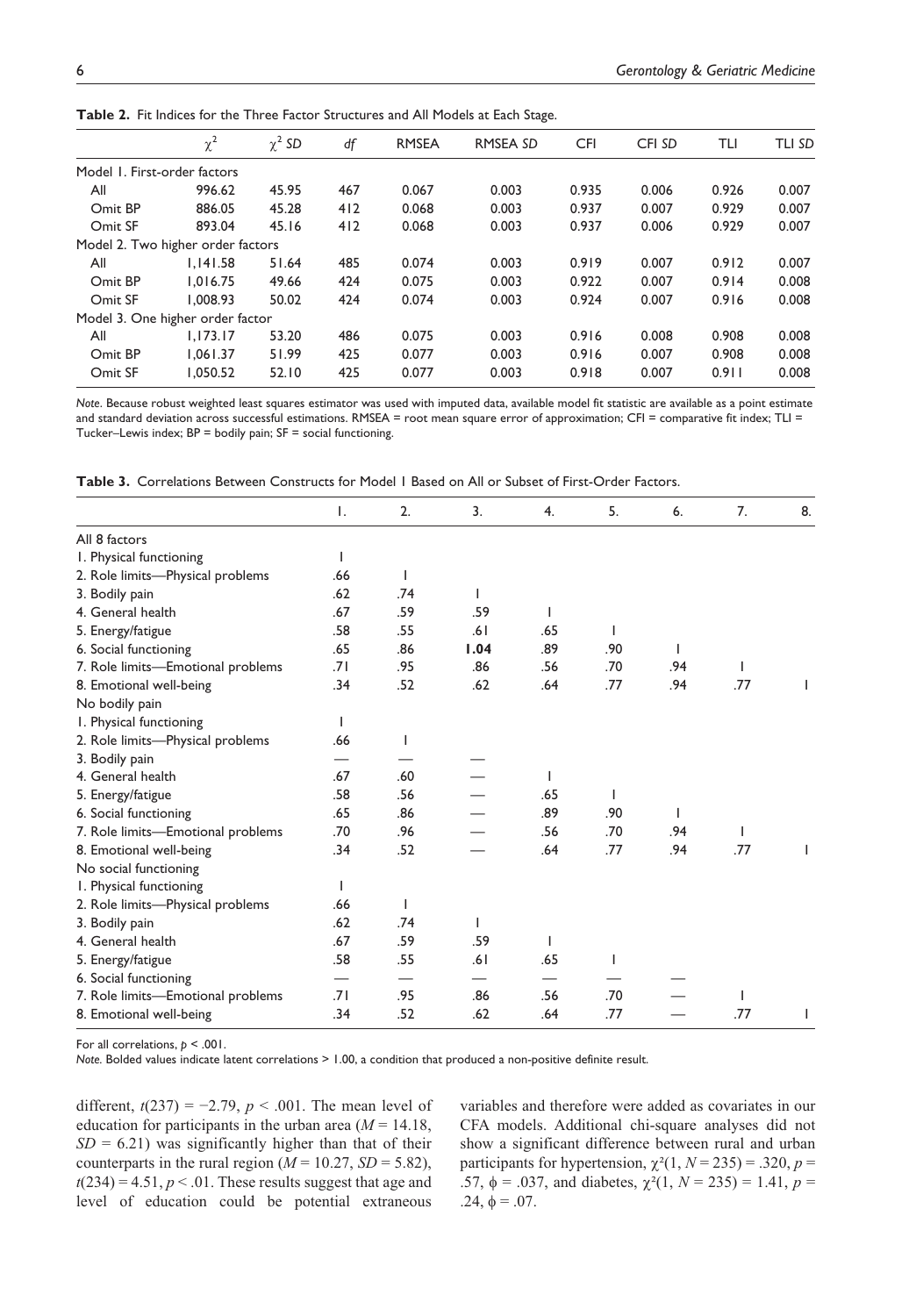#### *Model Comparison*

Our results show that the observed data fit the eight firstorder factors model well and that the inclusion of higher order factors did not significantly improve fit. Neither the two- nor the one higher order factor model fits the observed data appreciable better. Summary of model fit statistics are in Table 2 for the three alternate factor structure models of the SF-36 Questionnaire from our analyses. As shown in Table 2, factor loadings of individual indicators (i.e., factors or domains) changed very little or not at all whether the domain of BP or SF was omitted or not for all models. The largest observed difference from one model to the next was within the confidence interval of the same estimate in the other two models. In reference to size of factor loadings, ideally all standardized factor loadings (λ) should exceed 0.70, indicating that more than half of the variance for each item is due to the factor. As shown in Figure 1 (depiction of Model 1), the factor loading for Question 35 ("I expect my health to get worse") was 0.37, well below 0.70, indicating that only 13.7% of its variance for this question was explained by GH. Examination of sample statistics showed that this item correlated highly (*r* = .53) with only one other question on the factor: Question 33 ("I seem to get sick a little easier than other people"). The other correlations ranged from .05 to .24. Factor loadings for three other items were less than 0.70, but the 95% confidence interval for those items contained 0.70. Those questions were 33 and 34 on GH and Question 24 on MH.

When the two higher order factors were introduced in Model 2, there was no impact on the factor loadings for the lower order factors with the exception of four domains (BP, SF, RP, and RE). The factor loadings for BP and SF changed slightly because these items were constrained to equality for identification purposes in the other models. However, as shown in Table 3, removal of either BP or SF did not change factor correlations for the lower order factors. Furthermore, PF was correlated at the same level with all other factors (those loading on PCS and MCS), except MH, and RP was highly correlated  $(r = .94)$  with RE. These statistical changes suggest cross loading between PCS domains and MCS domains. In order for higher order factors to improve model fit, the correlations between the Physical Health domains should be higher than with any Mental Health domain. This is not the case in these Latin American older adults. Due to the high cross loading of first-order factors when the higher order models were analyzed, Model 1, with no higher order factors, best represents HRQOL in our sample.

Furthermore, the estimates in Model 2 with eight first-order factors and two higher order factors produced a correlation between PCS and MCS that exceeded .84. Although the exact statistic differed slightly for each of the three models, the estimates for each model remained

within the confidence interval of the other two models (i.e., correlation was still within confidence interval). In this sample, the correlation in the model with all eight first-order factors was .88 (*SE* = 0.03). The correlation was .85 ( $SE = 0.04$ ) in the model without BP. The model without SF estimated a latent correlation of .86 (*SE* = 0.04). Regardless of model, the correlation between PCS and MCS was large.

#### *Effects of Covariates (Region, Age, and Education)*

Given the results from the independent samples *t* test, we examined the effects of region, age, and education as covariates in our models. These variables were added to the model selected as the better of the higher order models (Model 2, two higher order factors) and the firstorder model with no higher order factor (Model 1) to estimate change in overall health.

*Region.* Region (urban or rural) was added first to Model 1. Overall health on all factors was lower for rural participants with standardized coefficients that ranged from −0.23 *SD*s on RP to −0.77 *SD*s for SF. The effects of region on RP and RE were not statistically significant based on Wald statistics with probability that exceeded .05, which indicated that there was no statistical difference between urban and rural participants on these two factors. All other first-order factors showed that there were statistically significant differences by region. Two models were estimated to determine if omission of a factor would change results, and the effects of region did not differ in models in which BP or SF were omitted. The full list of coefficients for models is provided in Table 4, which also contains the coefficients for the two higher order factors model (with all eight factors) to determine if there were PCS and MCS differences based on region.

In Model 2, the effect of region was quite large, similar to the results in Model 1. In the model with all eight first-order factors, participants' PCS in rural settings was  $0.68$  (*SE* = 0.18) standard deviations lower than their urban peers. MCS was  $0.47$  (*SE* = 0.17) standard deviations lower as well.

*Age.* In Model 1, statistically significant results were observed in PF, VT, and MH. The effect for age was negative, which indicated that, for every year increase in age, health ratings decreased with changes interpreted in terms of standard deviations on the factor scores. The largest effect was for PF ( $β = -.04$ , *SE* = 0.01). Both VT and MH decreased 0.03 standard deviations (*SE* = 0.01) for every 1-year increase in age. In Model 2 (two higher order factors), the effects of age were significant in PCS  $(\beta = -.03, SE = 0.01)$  but not MCS ( $\beta = -.02, SE = 0.01$ ), as shown in Table 4.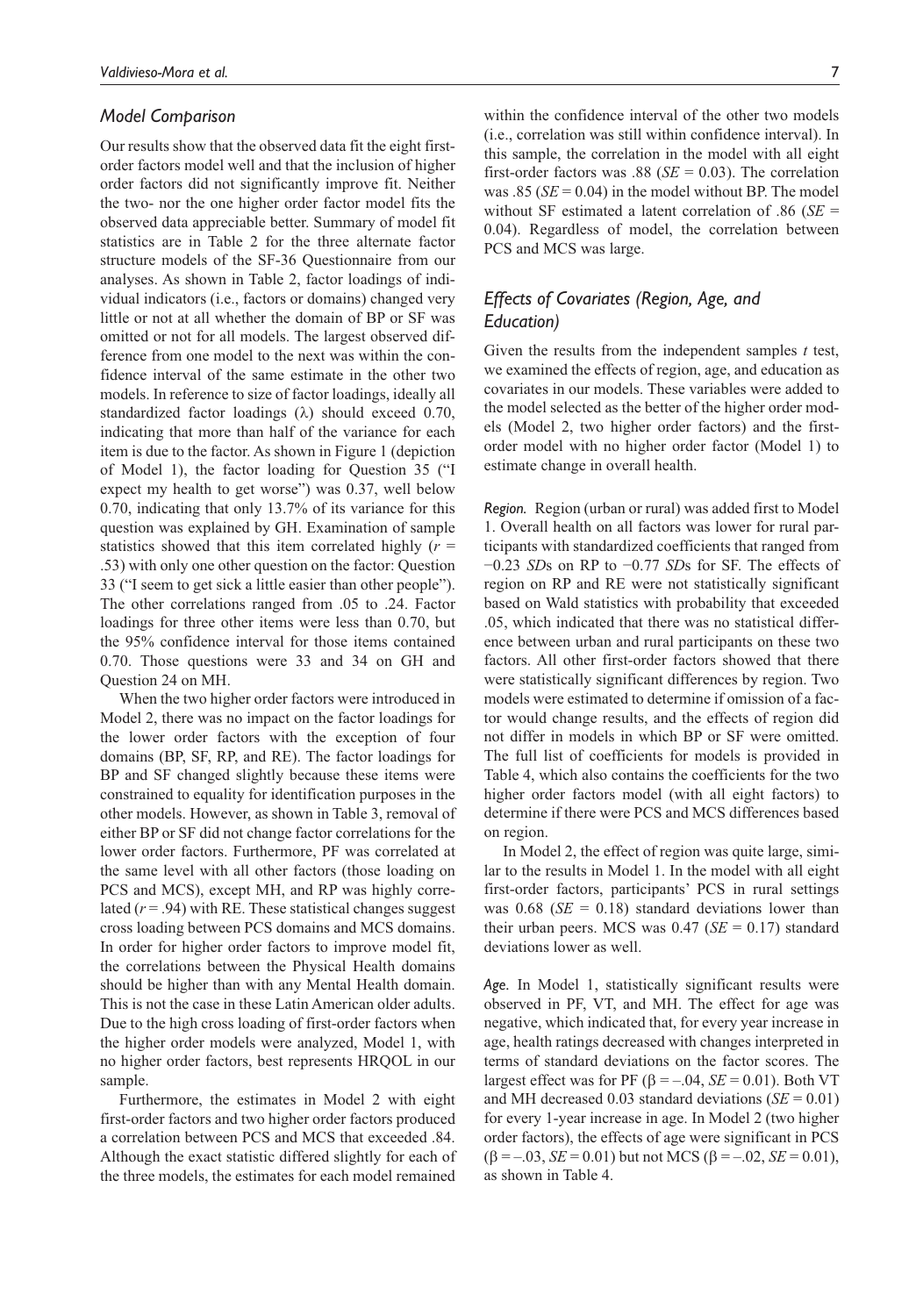|                                  | $\beta$ | <b>SE</b> | Wald    | Þ        |
|----------------------------------|---------|-----------|---------|----------|
| Age                              |         |           |         |          |
| Model 1-First-order factors      |         |           |         |          |
| Physical functioning             | $-.04$  | 0.01      | $-3.08$ | .002 *** |
| Role limits-Physical problems    | $-.02$  | 0.02      | $-1.18$ | .239     |
| Bodily pain                      | .00     | 0.02      | 0.20    | .839     |
| General health                   | $-.01$  | 0.01      | $-0.44$ | .657     |
| Energy/fatigue                   | $-.03$  | 0.01      | $-2.05$ | $.040*$  |
| Social functioning               | .00     | 0.02      | $-0.06$ | .954     |
| Role limits-Emotional problems   | $-.01$  | 0.02      | $-0.85$ | .397     |
| Emotional well-being             | $-.03$  | 0.01      | $-2.08$ | $.038*$  |
| Model 2-Two higher order factors |         |           |         |          |
| Physical health                  | $-.03$  | 0.01      | $-2.11$ | $.035*$  |
| Emotional health                 | $-.02$  | 0.01      | $-1.81$ | $.071*$  |
| Rural                            |         |           |         |          |
| Model I-First-order factors      |         |           |         |          |
| Physical functioning             | $-.57$  | 0.16      | $-3.51$ | .000***  |
| Role limits-Physical problems    | $-.23$  | 0.23      | $-1.04$ | .299     |
| Bodily pain                      | $-.46$  | 0.18      | $-2.50$ | $.012*$  |
| General health                   | $-.67$  | 0.18      | $-3.72$ | .000***  |
| Energy/fatigue                   | $-.37$  | 0.17      | $-2.16$ | $.030*$  |
| Social functioning               | $-.77$  | 0.25      | $-3.11$ | $.002**$ |
| Role limits-Emotional problems   | $-.26$  | 0.21      | $-1.22$ | .222     |
| Emotional well-being             | $-.40$  | 0.18      | $-2.25$ | $.025*$  |
| Model 2-Two higher order factors |         |           |         |          |
| Physical health                  | $-.68$  | 0.18      | $-3.86$ | .000***  |
| Emotional health                 | $-.47$  | 0.17      | $-2.75$ | $.006**$ |
|                                  |         |           |         |          |

**Table 4.** Effect of Age and Rural Geographic Location With Urban Participants as Reference Group.

 $*_{p}$  < .05.  $*_{p}$  < .01.  $*_{p}$  < .001.

*Education.* The results listed in Table 5 indicated mean differences on SF-36 responses changed little based on level of completed education, with one exception. In Model 1, participants with incomplete high school rated their health lower on VT ( $\beta$  = –.59, *SE* = 0.30), SF ( $\beta$  =  $-0.95$ , *SE* = 0.41), and MH (β = –.71, *SE* = 0.29), all emotional health domains. Likewise, in Model 2, MCS rating were significantly different for those same participants ( $β = -.74$ , *SE* = 0.29). All of these statistically significant results had  $p < .05$ . These findings suggest that education does not have overall significant impact on perception of HRQOL, although some slight differences on emotion-based domains were noted.

#### *Summary of Results*

Analyses identified two questions that could not be included in the models, namely, Items 12 and 15, as well as questions with sparse responses at one end of response choices. After removal of these indicators and collapsing of categories, high latent correlations were problematic for role limits (RP and RE) though correlated residual added due to similar wording and closeness of questions on the measure reduced the correlation to acceptable levels for estimation. All models were estimated 3 times to examine the factor structure with all

eight factors and then without SF or BP. Estimates were affected very little by the omission of one of those factors, and final CFA results indicated that the best fit model was the model without higher order factors. The health ratings differed by region, with lower physical and mental health reported by participants from rural settings. Older age also influenced participants' perception of their HRQOL. Finally, no health differences were found in the completed educational levels.

#### **Discussion**

The purpose of the present study was to assess the factor structure of the SF-36 in a sample of cognitively healthy older adults from Costa Rica. Based on modification indices, we revised the current model and evaluated alternative factor structures. Our findings show that the best fitting model of the SF-36 was the one with the eight first-order factor structure, indicating that the same first-order factor structure found to be valid for English (Ware & Sherbourne, 1992) and Spanish speakers (Spain: Alonso et al., 1995; Peru: Salazar & Bernabe, 2015; Chile: Lera et al., 2013) was also valid in this sample of Central Americans. The original empirical model of the SF-36 with eight first-order factors is supported in our sample of Costa Rican older adults.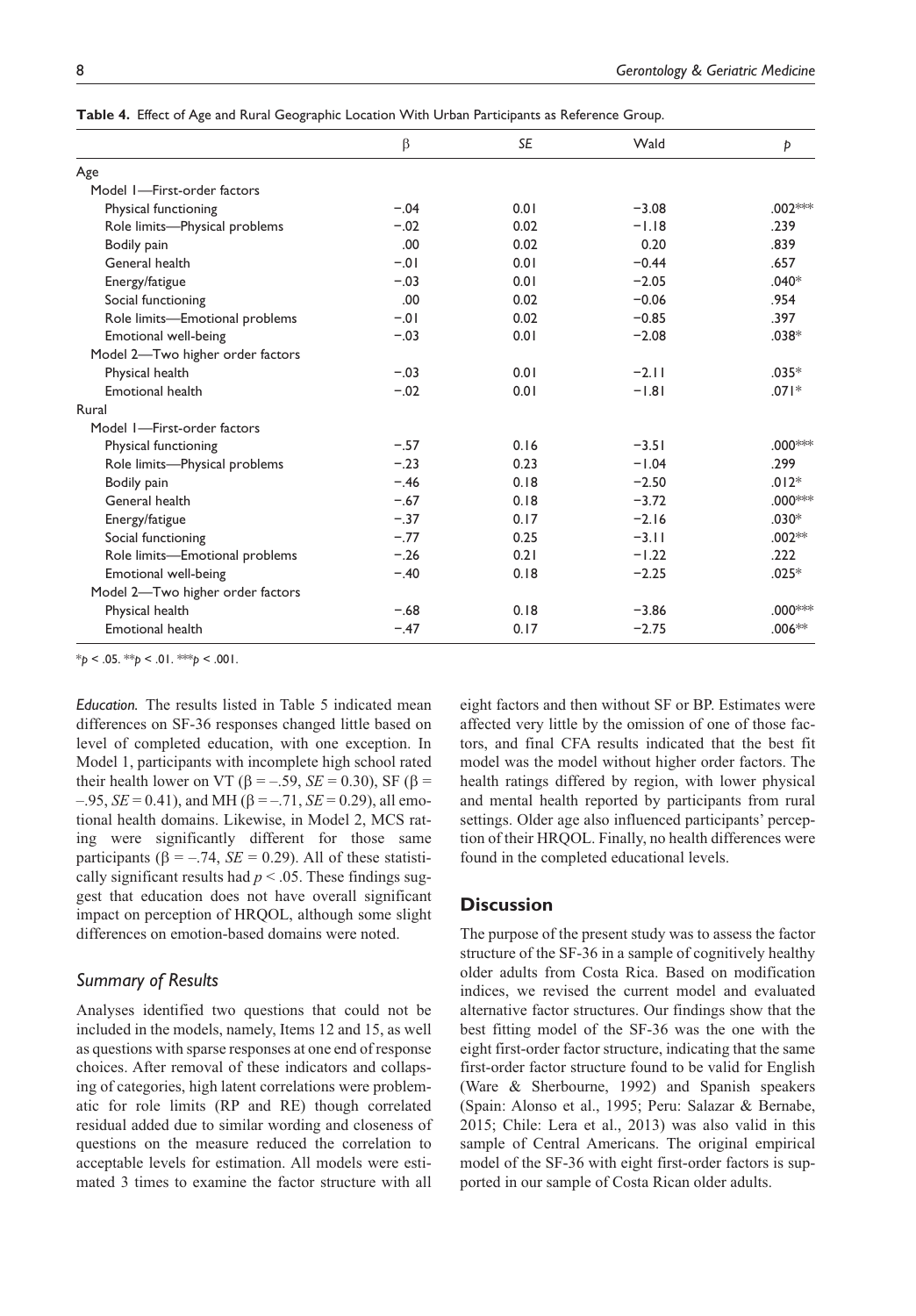**Table 5.** Mean Health Differences and Standard Errors for Highest Completed Education Level as Compared With Incomplete Elementary School.

|                                  | Elementary<br>school | Incomplete<br>high school | High school | Incomplete<br>university | University |
|----------------------------------|----------------------|---------------------------|-------------|--------------------------|------------|
| Model I-First-order factors      |                      |                           |             |                          |            |
| Physical functioning             | 0.24                 | $-0.28$                   | $-0.32$     | 0.31                     | 0.22       |
|                                  | (0.29)               | (0.28)                    | (0.28)      | (0.28)                   | (0.23)     |
| Role limits-Physical problems    | 0.14                 | $-0.22$                   | $-0.25$     | 0.44                     | 0.10       |
|                                  | (0.42)               | (0.36)                    | (0.38)      | (0.44)                   | (0.31)     |
| Bodily pain                      | 0.39                 | $-0.40$                   | 0.38        | 0.40                     | 0.33       |
|                                  | (0.31)               | (0.30)                    | (0.32)      | (0.31)                   | (0.25)     |
| General health                   | $-0.19$              | $-0.29$                   | $-0.22$     | 0.05                     | 0.16       |
|                                  | (0.31)               | (0.31)                    | (0.30)      | (0.29)                   | (0.25)     |
| Energy/fatigue                   | 0.06                 | $-0.59*$                  | $-0.39$     | $-0.10$                  | $-0.22$    |
|                                  | (0.28)               | (0.30)                    | (0.30)      | (0.28)                   | (0.25)     |
| Social functioning               | $-0.23$              | $-0.95*$                  | $-0.12$     | 0.28                     | 0.16       |
|                                  | (0.44)               | (0.41)                    | (0.45)      | (0.43)                   | (0.37)     |
| Role limits-Emotional problems   | 0.25                 | $-0.49$                   | $-0.11$     | 0.40                     | 0.22       |
|                                  | (0.40)               | (0.36)                    | (0.39)      | (0.45)                   | (0.32)     |
| Emotional well-being             | $-0.05$              | $-0.71*$                  | $-0.13$     | $-0.32$                  | $-0.06$    |
|                                  | (0.30)               | (0.29)                    | (0.29)      | (0.29)                   | (0.24)     |
| Model 2-Two higher order factors |                      |                           |             |                          |            |
| Physical health                  | 0.20                 | $-0.38$                   | $-0.23$     | 0.35                     | 0.27       |
|                                  | (0.32)               | (0.30)                    | (0.31)      | (0.30)                   | (0.24)     |
| Emotional health                 | 0.02                 | $-0.74*$                  | $-0.26$     | $-0.07$                  | $-0.04$    |
|                                  | (0.31)               | (0.29)                    | (0.31)      | (0.29)                   | (0.25)     |

*Note*. Standard errors are listed below the estimate and enclosed in parentheses.  $*_{p}$  < .05.

As part of the model revision of the confirmatory procedure, we tested the seven first-order models that omitted BP or SF, which did not result in a superior factor model to the one with eight factors. We found that the eight-factor model was the most robust model, even when the two higher order factors (i.e., MCS and PCS) were included. These findings suggest that Costa Rican older adults' HRQOL is better characterized by the scores of the eight domain scales than the two higher order component scores.

#### *The Eight-Factor Structure of the SF-36*

As we explained in the "Results" section, the specified model resulted in omitting some items, collapsing answer choices, and testing alternative models to add stability to the model. The source of instability came from the low variability in some item responses (i.e., Item 12), multicollinearity found on pairs of items (i.e., Items 13 and 15), and first-order factors (i.e., BP and SF). Recall that factors are best identified when multiple items are used in composite to define them. In the case of BP and SF, there were only two items that defined each factor. Thus, the item density of these factors was low. Furthermore, each contributing item had similarly worded descriptions. The item conceptual and grammatical overlap was not distinct enough for our Costa Rican sample to make fine discerned judgments

leading to the items' multicollinearity. Other studies have similarly found that these same constructs (BP and SF) have poor psychometric properties (i.e., low Cronbach's alpha) and they do not clearly discriminate on which second-order factor they load (see Alonso et al., 1998; Ayuso-Mateos et al., 1999; Jordan-Marsh et al., 2008; Keller et al., 1998; Kelly et al., 2015; Oliveira et al., 2014; Peek et al., 2004; Y. Zhang, Qu, Lun, Guo, & Liu, 2012).

An alternative explanation to Costa Rican older adults' perception of their HRQOL can be formulated from a cultural perspective. Our findings of multicollinearity between the BP and SF factors could be indicative of the cultural construction Costa Rican older adults have on pain perception and social functioning. Based on Yiengprugsawan, Welsh, and Kendig's (2018) finding of a positive association between social connectedness and good self-rated health in mid- and later life, and on Biesanz, Biensanz, and Biesanz's (1999) description of older generations of Costa Ricans as work-oriented and community-involved citizens, it is possible that Costa Rican older adults' social and work-related activities positively influence their views on pain, physical, and/or emotional health–related problems. This interpretation would support findings from experimental studies in which distractibility, cognitive reappraisal (Wiech, 2016), and social support (J. Brown, Sheffield, Leary, & Robinson, 2003) reduces pain perception.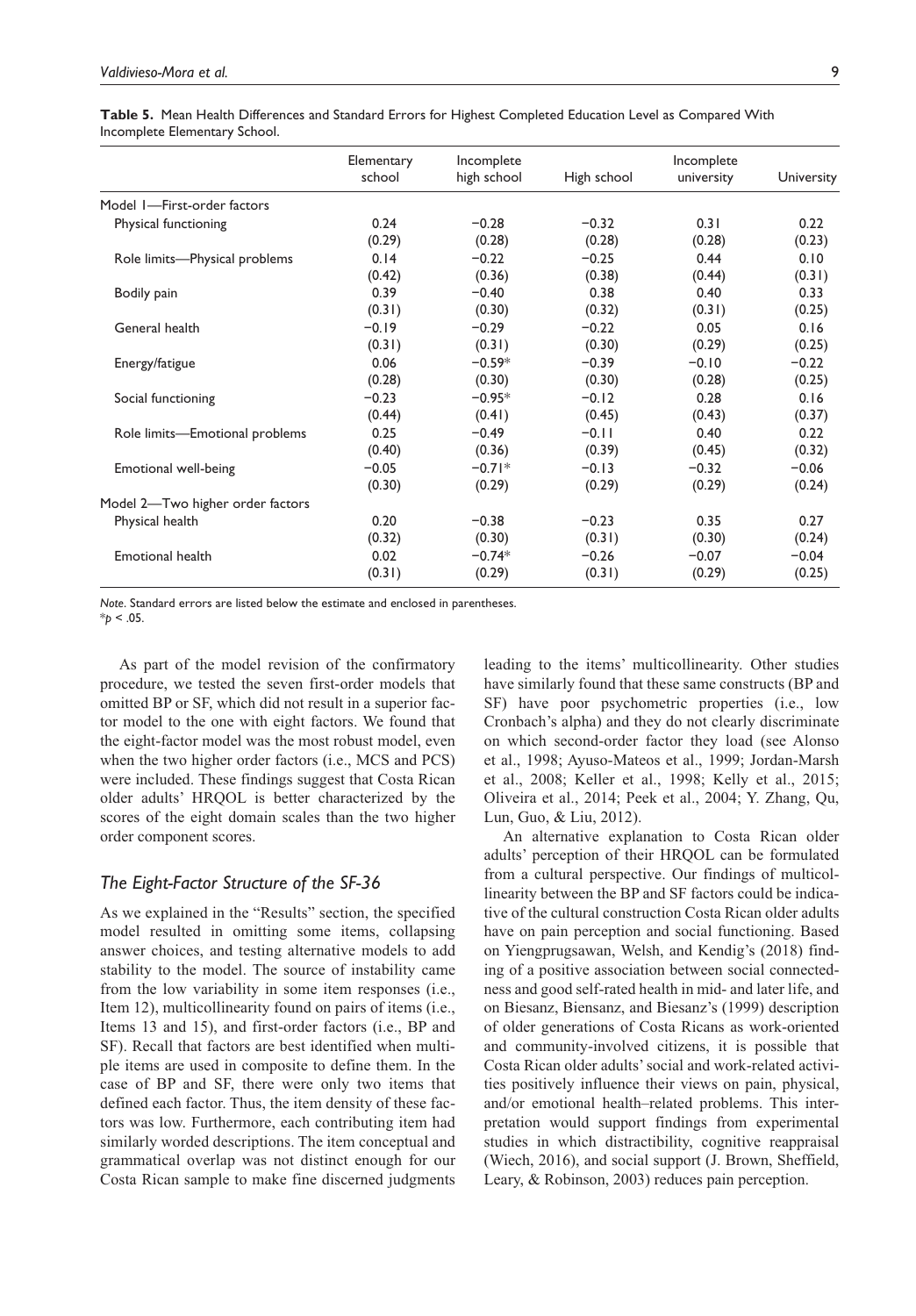#### *HRQOL as a Unidimensional Construct*

Costa Rican older adults perceive health as a unitary construct, and their HRQOL is better characterized by analyzing the eight first-order factor scores only. The high correlation between PCS and MCS advises there was low discriminant validity between the physical and mental health composites, indicating that these constructs are not discriminated in this sample of Latin Americans (T. A. Brown, 2014). The cross-loadings of high correlation between domains of PCS and of those that load on to MCS suggest that even the relationship between the first-order domains was not clearly differentiated as purely physical or mental. These results converge with other reports in LAC, where high correlations between the SF-36 components have also been reported (see Salazar & Bernabe, 2015; Tucker, Adams, & Wilson, 2013).

The concepts of health and HRQOL are social constructions (see Olafsdottir, 2013) that are embedded within a particular social context. This perspective of the social construction of health could explain the nondistinction between a mental and a physical component of the SF-36 in our sample. Costa Rican older adults perceive their health as an overlapping single construct, not as two Cartesian discrete constructs in which the body and the mind are separate entities. Costa Ricans' perception of their HRQOL is consistent with the dynamic relationship between mental and physical health found in aging studies (Ohrnberger, Fichera, & Sutton, 2017); and with the World Health Organization's (WHO) view on health: "there is no health without mental health" (WHO, 2004, p. 10). The joint effect of social, physical, and mental health on HRQOL has been evidenced in studies conducted outside the Latin American region. For example, X. Zhang and colleagues (2018) found that different lifestyle factors (e.g., diet, sleep, exercise, labor, and leisure time) contributed to the perception of HRQOL in Chinese older adults.

#### *HRQOL as a Function of Sociodemographic Characteristics*

HRQOL of Costa Rican older adults differed by region of residency. Those residing in rural Costa Rica reported overall lower HRQOL compared with those living in urban Costa Rica. These geographical differences in health perception highlight that impact of social determinants of health as a fundamental cause of health inequalities. According to the WHO (n.d.), the social determinants of health consider the "conditions in which people are born, grow, live, work and age." The fundamental cause of health inequalities is more specific in explaining that socioeconomic status (SES) can open or limit the access to resources that can prevent diseases or minimize its consequences (see Phelan, Link, & Tehranifar, 2010). These theories explain the effect of region on Costa Rican's HRQOL we found in this study.

Costa Rica has superior health indicators compared with its Central American neighbors; however, significant health disparities within the country exist. Costa Rica is an LAC with a superior human development in the region (see the human development index from the United Nations Developmental Program [UNDP]), with a public health system (in Spanish: seguridad social) implemented on principles of social participation, solidarity, equity, and universality, which are financially mandatory, and with rural health programs such as the Community and Rural Health Program in Nicoya (Salas-Chavez, 2013). However, the inequalities within the country are moderately increasing (see UNDP), making health access difficult to reach in those provinces with lower social development (Castillo-Martinez, 2013). Rural Costa Rican older adults' lower perception of their HRQOL is a reflection of the health and sociocultural disparities in their surroundings. Health and quality of life are not dependent on individual effort.

From the SABE studies, we know that differences in self-reported health among Latin American older adults are associated with education and income inequalities (Palloni & McEniry, 2007). Specific to Costa Rica, Rosero-Bixby and Dow (2009) found that smoking and sedentary behaviors were more common among low-SES older adults, compared with those in the highest SES bracket. These studies support the view that the HRQOL disparities found in our study can be explained by the fundamental cause of health inequalities.

As expected, we found that age is related to Costa Ricans' view of HRQOL. Older participants reported having poorer PF, less energy, and lower emotional well-being. As age increased, reported health on these domains specifically was rated lower. It is important to note that age did not influence ratings on all domains of the SF-36. The association between age and HRQOL has been well documented and our results are consistent with those found in other studies (see Der-Martirosian, Kritz-Silverstein, & Barrett-Connor, 2010; Sullivan, Kempen, Van Sonderen, & Ormel, 2000). We want to highlight that even though poorer ratings of HRQOL on those three factors were related to participants' age, domains associated with perception of pain, social functioning, role limitations, and general health were not significantly rated lower as a function of age. Age should be considered when evaluating HRQOL in older adults.

Finally, our results showed no mean differences in HRQOL between the highest and lowest completed level of education (i.e., university completed vs. incomplete elementary). This finding is suggesting that the differences in HRQOL between the urban and rural regions are the result of other sociocultural disparities but not of education. Future studies should aim at exploring the characteristics that explain the urban and rural differences found in the Costa Rican older adult population.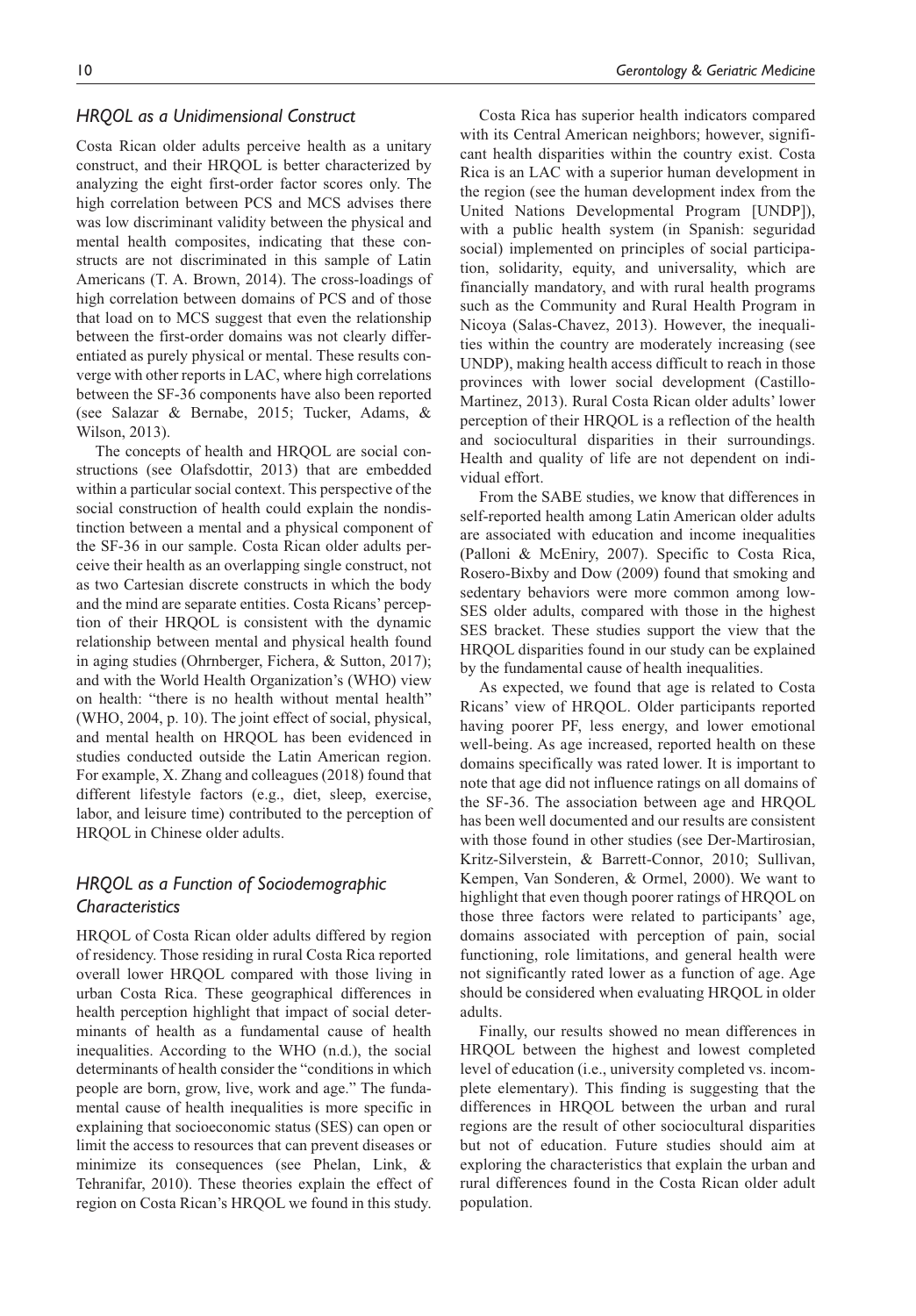#### *Conclusion*

Our study examined the factor structure of the SF-36 in a sample of Costa Rican cognitively healthy older adults and found that the eight-factor model describes better this population's HRQOL. In the model with two higher order factors, our findings show a high correlation between mental component and physical component scores, suggesting that these scores are not clearly distinguished as two separate constructs. Given the popularized use of the SF-36 in research and clinical settings, we strongly encourage consideration of the sociocultural context of Latin American older adults. We believe that researchers and clinicians should always be mindful of the underlying cultural values of health-related concepts (see Ngo-Metzger, Sorkin, Mangione, Gandek, & Hays, 2008). Those who use the SF-36 with Latin American older adults should use the mental and PCS scores with caution (see, Simon et al., 1998).

Validity studies of the SF-36 in Latin American older adult population are necessary for understanding of health perception of older adults within the region, and for developing country-specific scoring norms. In this effort, we recommend (a) testing measurement invariance with the specific populations of interest, (b) conducting preliminary analyses of items and distribution of responses to adjust properly the model specification step of the confirmatory process (see MacCallum, 2003), and (c) testing if changes on the structure of the BP and SF factors (i.e., expanding the items on each subscale) would result in improved model fit.

Overall, we examined the structural validity of the SF-36 and found the eight scales are valid constructs in our sample of cognitively healthy Costa Rican older adults. Our results support the use of the SF-36 in Latin American older adults. The interpretation of composite measures of physical health and mental health should be conducted with caution as they may not be distinctive in the way Latin Americans view health.

#### **Declaration of Conflicting Interests**

The author(s) declared no potential conflicts of interest with respect to the research, authorship, and/or publication of this article.

#### **Funding**

The author(s) disclosed receipt of the following financial support for the research, authorship, and/or publication of this article: This study was supported by Fogarty International Center (FIC) Epidemiology and Development of Alzheimer's Disease in Costa Rica (R21TW009665), National Institute on Aging (NIA) Alzheimer's Disease Core Center (P30AG010129), NIA Center to advance cognitive health and health care in older Latinos (Resource Centers for Minority Aging Research [RCMAR]; P30AG043097).

#### **References**

Alonso, J., Prieto, L., & Anto, J. M. (1995). La versión española del SF-36 health survey. *Medicina Clinica*, *104*, 771-776.

- Alonso, J., Prieto, L., Ferrer, M., Vilagut, G., Broquetas, J. M., Batlle, J. S., & Antó, J. M. (1998). Testing the measurement properties of the Spanish version of the SF-36 health survey among male patients with chronic obstructive pulmonary disease. *Journal of Clinical Epidemiology*, *51*, 1087-1094. doi:10.1016/S0895-4356(98)00100-0
- Arango-Lasprilla, J. C., Krch, D., Drew, A., De Los Reyes Aragon, C. J., & Stevens, L. F. (2012). Health-related quality of life of individuals with traumatic brain injury in Barranquilla, Colombia. *Brain Injury*, *26*, 825-833. doi:1 0.3109/02699052.2012.655364
- Assumpcao, A., Pagano, T., Matsutani, L. A., Ferreira, E. A., Pereira, C. A., & Marques, A. P. (2010). Quality of life and discriminating power of two questionnaires in fibromyalgia patients: Fibromyalgia Impact Questionnaire and Medical Outcomes Study 36-item short form health survey. *Brazilian Journal of Physical Therapy*, *14*, 284-289. doi:10.1590/S1413-35552010005000015
- Augustovski, F. A., Lewin, G., Garcia-Elorrio, E., & Rubinstein, A. (2008). The Argentine-Spanish SF-36 health survey was successfully validated for local outcome research. *Journal of Clinical Epidemiology*, *61*, 1279-1284. doi:10.1016/j.jclinepi.2008.05.004
- Ayuso-Mateos, J. L., Lasa, L., & Vazquez-Barquero, J. L. (1999). Internal and external validity of the Spanish versión of the SF-36. *Medicina Clinica*, *113*(1), 37.
- Bentler, P. M., & Mooijaart, A. (1989). Choice of structural model via parsimony: A rationale based on precision. *Psychological Bulletin*, *106*(2), 315-317. doi:10.1037/ 0033-2909.106.2.315
- Biesanz, M. H., Biensanz, R., & Biesanz, K. Z. (1999). *The ticos: Culture and social change in Costa Rica*. Boulder, CO: Lynne Rienner.
- Blesa, R., Pujol, M., Aguilar, M., Santacruz, P., Bertran-Serra, I., Hernández, G. M., . . . Peña-Casanova, J. (2001). Clinical validity of the "mini-mental state" for Spanish speaking communities. *Neuropsychologia*, *39*, 1150- 1157. doi:10.1016/S0028-3932(01)00055-0
- Brown, J., Sheffield, D., Leary, M. R., & Robinson, M. E. (2003). Social support and experimental pain. *Psychosomatic Medicine*, *65*, 276-283. doi:10.1097/01. PSY.0000030388.62434.46
- Brown, T. A. (2014). *Confirmatory factor analysis for applied research*. New York, NY: Guilford Press.
- Castillo-Martinez, A. (2013). Determinantes sociales e inequidades en salud. Una Mirada a la salud en Costa Rica [Social determinants and health inequalities. An insight to Costa Rica's public health]. In Universidad de Costa Rica (Ed.), *La Salud Pública en Costa Rica: Estado Actual, Retos y Perspectivas* (pp. 57-80). San Jose, SJ: Universidad de Costa Rica, Escuela de Salud Publica.
- Curran, P. J., West, S. G., & Finch, J. F. (1996). The robustness of test statistics to nonnormality and specification error in confirmatory factor analysis. *Psychological Methods*, *1*, 16-29. doi:10.1037//1082-989x.1.1.16
- Der-Martirosian, C., Kritz-Silverstein, D., & Barrett-Connor, E. (2010). Five-year stability in associations of healthrelated quality of life measures in community-dwelling older adults: The Rancho Bernardo Study. *Quality of Life Research*, *19*, 1333-1341. doi:10.1007/s11136-010- 9700-y
- Enders, C. K. (2010). *Applied missing data analysis*. New York, NY: Guilford Press.
- Failde, I., & Ramos, I. (2000). Validity and reliability of the SF-36 Health Survey Questionnaire in patients with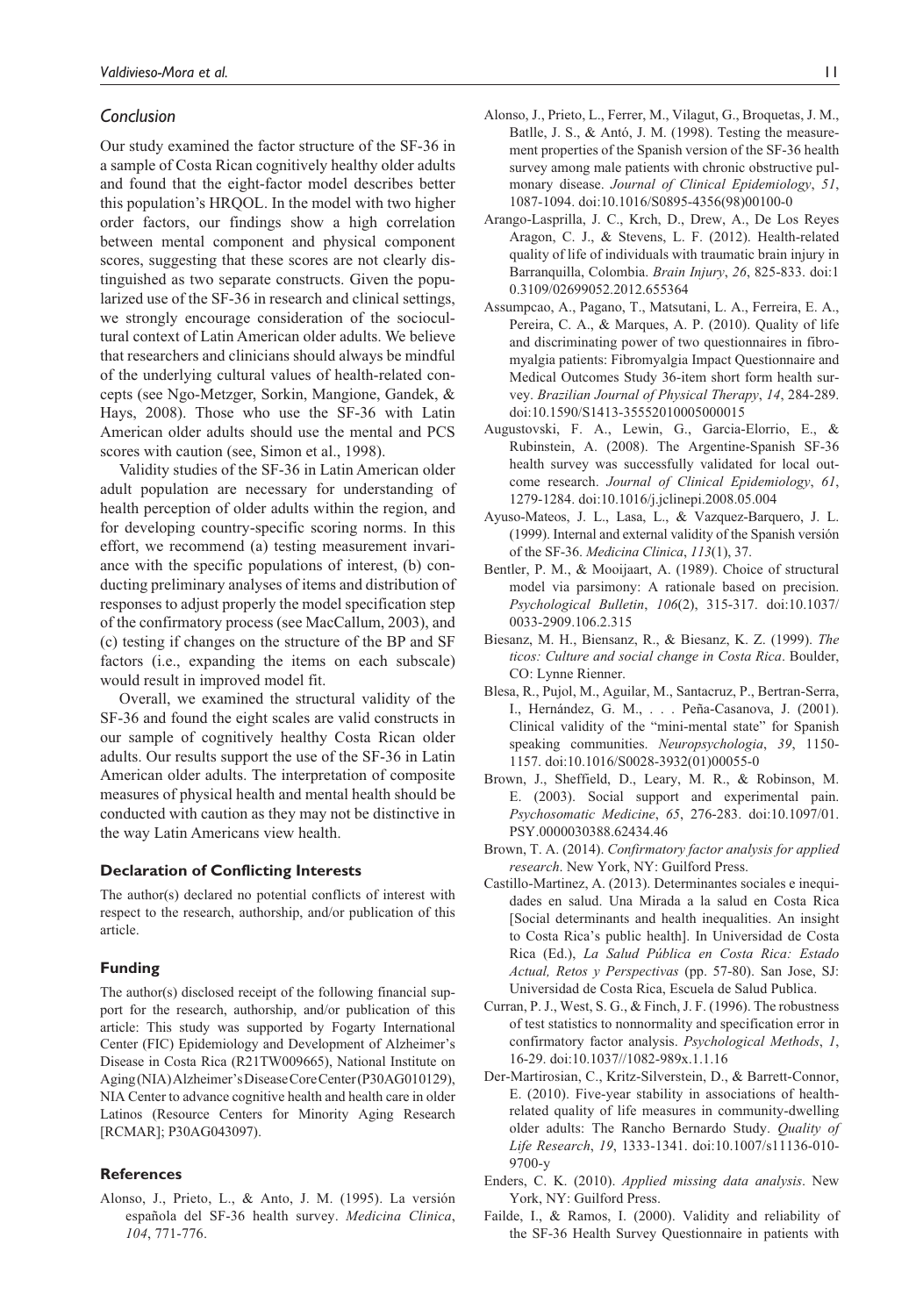coronary artery disease. *Journal of Clinical Epidemiology*, *53*, 359-365. doi:10.1016/S0895-4356(99)00175-4

- Folstein, M. F., Folstein, S. E., & McHugh, P. R. (1975). Mini-Mental State: A practical method for grading the cognitive state of patients for the clinician. *Journal of Psychiatric Research*, *12*, 189-198.
- Garcia, H. I. G. G., Vera, C. Y. V., & Lugo, L. H. L. A. (2014). Calidad de vida relacionada con la salud en Medellin y su area metropolitan, con aplicacion del SF-36 [Health-related quality of life in Medellin's metropolitan area, measured with the SF-36]. *Revista Facultad Nacional de Salud Publica*, *32*(1), 26-39.
- Gomes-Teixeira, T., Alsamir, R., Cunha Nascimiento, D., Sousa da Silva, R., Alves de Almeida, J., Balsamo, S., . . . Prestes, J. (2015). Quality of life and metabolic syndrome in Brazilian women: Analysis of the correlation with aerobic fitness and muscle strength. *Motricidade*, *11*(2), 48- 61. doi:10.6063/motricidade.3543
- Graham, J. W., Hofer, S. M., & MacKinnon, D. P. (1996). Maximizing the usefulness of data obtained with planned missing value patterns: An application of maximum likelihood procedures. *Multivariate Behavioral Research*, *31*, 197-218.
- Graham, J. W., Taylor, B. J., Olchowski, A. E., & Cumsille, P. E. (2006). Planned missing data designs in psychological research. *Psychological Methods*, *11*, 323-343.
- Hann, M., & Reeves, D. (2008). The SF-36 scales are not accurately summarised by independent physical and mental component scores. *Quality of Life Research*, *17*, 413- 423. doi:10.1007/s11136-008-9310-0
- Hu, L. T., & Bentler, P. M. (1999). Cutoff criteria for fit indexes in covariance structure analysis: Conventional criteria versus new alternatives. *Structural Equation Modeling: A Multidisciplinary Journal*, *6*, 1-55. doi:10.1080/10705519909540118
- Hu, L. T., Bentler, P. M., & Kano, Y. (1992). Can test statistics in covariance structure analysis be trusted? *Psychological Bulletin*, *112*, 351-362.
- Jordan-Marsh, M., Cody, M., Silverstein, M., & Garcia, R. (2008). Assessing a self-report health measure for non-English-speaking elders: Issues in using the SF36 Health survey. *Research on Social Work Practice*, *18*, 55-65.
- Jöreskog, K. G., & Sörbom, D. (1996). *LISREL 8: User's reference guide*. Chicago, IL: Scientific Software International.
- Keller, S. D., Ware, J. E., Bentler, P. M., Aaronson, N. K., Alonso, J., Apolone, G., . . . Gandek, B. (1998). Use of structural equation modeling to test the construct validity of the SF-36 health survey in ten countries: Results from the IQOLA project. *Journal of Clinical Epidemiology*, *51*, 1179-1188.
- Kelly, A., Rush, J., Shafonsky, E., Hayashi, A., Votova, K., Hall, C., . . . Hofer, S. M. (2015). Detecting short-term change and variation in health-related quality of life: Within- and between-person factor structure of the SF-36 health survey. *Health and Quality of Life Outcomes*, *13*, Article 199. doi:10.1186/s12955-015-0395-1
- Laucis, N. C., Hays, R. D., & Bhattacharyya, T. (2015). Scoring the SF-36 in orthopaedics: A brief guide. *The Journal of Bone and Joint Surgery: American Volume*, *97*, 1628-1634. doi:10.2106/jbjs.o.00030
- Lera, L., Fuentes-Garcia, A., Sanchez, H., & Albala, C. (2013). Validity and reliability of the SF-36 in Chilean older

adults: The ALEXANDROS study. *European Journal of Aging*, *10*, 127-134. doi:10.1007/s10433-012-0256-2

- López-Pérez, P., Miranda-Novales, G., Segura-Méndez, N. H., Del Rivero-Hernández, L., Cambray-Gutiérrez, C., & Chávez-García, A. (2014). Study of quality of life in adults with common variable immunodeficiency by using the Questionnaire SF-36. *Revista Alergia Mexico*, *61*(2), 52-58.
- MacCallum, R. C. (2003). Working with imperfect models. *Multivariate Behavioral Research*, *38*, 113-139.
- MacCallum, R. C., Browne, M. W., & Cai, L. (2006). Testing differences between nested covariance structure models: Power analysis and null hypotheses. *Psychological Methods*, *11*, 19-35. doi:10.1037/1082-989X.11.1.19
- Martínez-Hernández, L. E., Segura-Méndez, N. H., Antonio-Ocampo, A., Torres-Salazar, A., & Murillo-Gómez, E. (2010). Validación del cuestionario SF-36 en pacientes adultos con asma y rinitis alérgica [Validity of the SF-36 on adult inpatients with asthma and alergic rhinitis]. *Revista Medica del IMSS*, *48*(5), 531-534.
- Muthén, L. K., & Muthén, B. O. (1998-2012). *Mplus user's guide* (7th ed.). Los Angeles, CA: Author.
- Ngo-Metzger, Q., Sorkin, D. H., Mangione, C. M., Gandek, B., & Hays, R. D. (2008). Evaluating the SF-36 health survey (version 2) in older Vietnamese Americans. *Journal of Aging and Health*, *20*, 420-436. doi:10.1177/0898264308315855
- Ohrnberger, J., Fichera, E., & Sutton, M. (2017). The dynamics of physical and mental health in the older population. *Journal of the Economics of Aging*, *9*, 52-62. doi:10.1016/j.jeoa.2016.07.002
- Olafsdottir, S. (2013). Social construction and health. In W. Cockerham (Ed.), *Medical sociology on the move* (pp. 41- 59). New York, NY: Springer Netherlands.
- Oliveira, I., Costa, L., Manzoni, A., & Cabral, C. (2014). Assessment of the measurement properties of quality of life questionnaires in Brazilian women with breast cancer. *Brazilian Journal of Physical Therapy*, *18*(4). doi:10.1590/bjpt-rbf.2014.0045
- Palloni, A., & McEniry, M. (2007). Aging and health status of elderly in Latin America and the Caribbean: Preliminary findings. *Journal of Cross-Cultural Gerontology*, *22*, 263-285. doi:10.1007/s10823-006-9001-7
- Peek, M. K., Ray, L., Patel, K., Stoebner-May, D., & Ottenbacher, K. J. (2004). Reliability and validity of the SF-36 among older Mexican Americans. *The Gerontologists*, *44*, 418-425.
- Phelan, J. C., Link, B. G., & Tehranifar, P. (2010). Social conditions as fundamental causes of health inequalities: Theory, evidence, and policy implications. *Journal of Health and Social Behavior*, *51*, 28-40.
- Rosero-Bixby, L., & Dow, W. (2009). Surprising SES gradients in mortality, health, and biomarkers in a Latin American population of adults. *The Journals of Gerontology, Series B: Psychological Sciences & Social Sciences*, *64*, 105-117.
- Salas-Chavez, A. (2013). Organizacion de la oferta de los servicios de salud en Costa Rica [Organization of the public health services in Costa Rica]. In Universidad de Costa Rica (Ed.), *La Salud Pública en Costa Rica: Estado Actual, Retos y Perspectivas* (pp. 169-193). San Jose, SJ: Universidad de Costa Rica, Escuela de Salud Publica.
- Salazar, R. F., & Bernabe, E. (2015). The Spanish SF-36 in Peru: Factor structure, construct validity, and internal